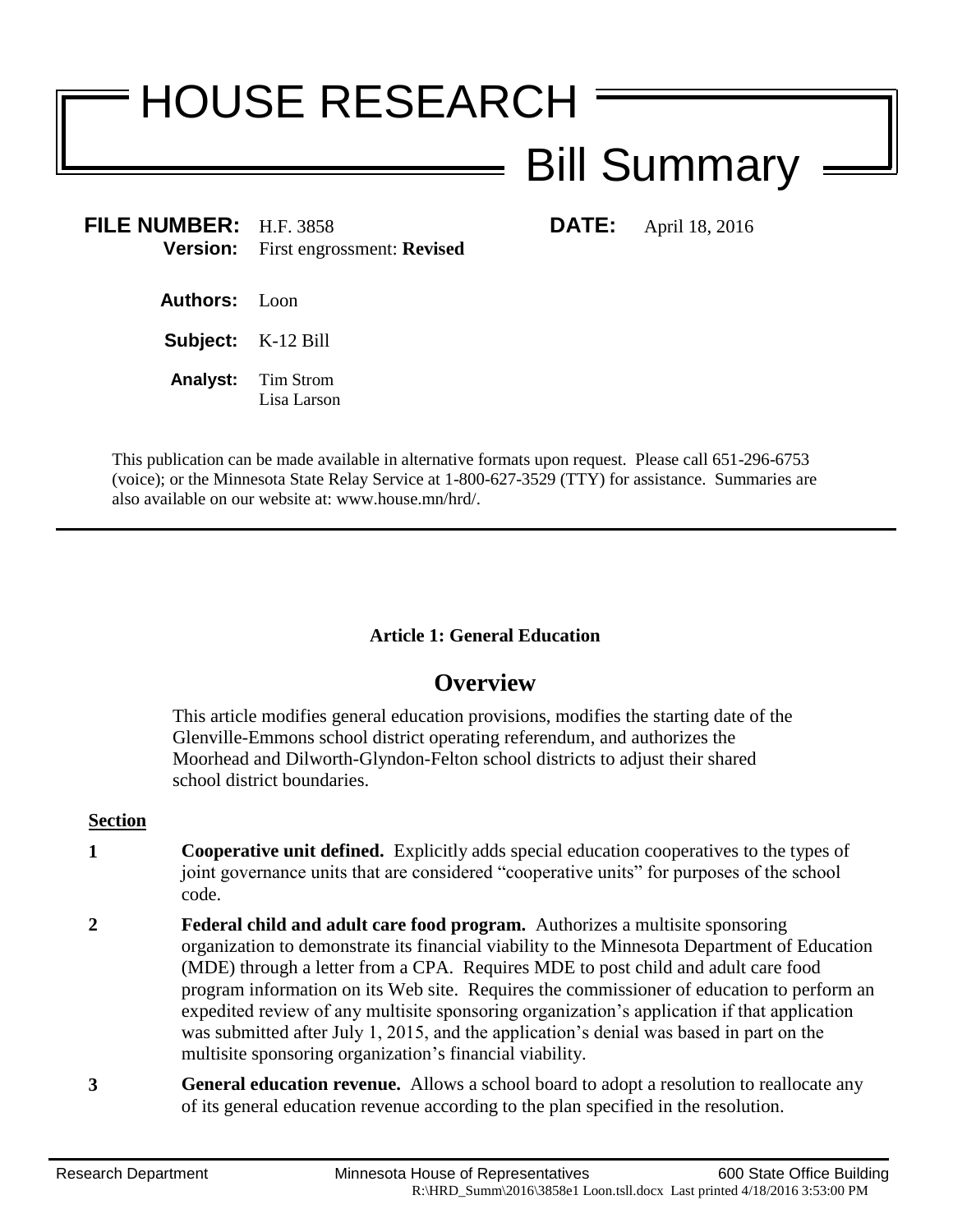- **4 Operating capital levy.** Increases the operating capital-equalizing factor for fiscal years 2018 and later to provide additional operating capital aid.
- **5 Equity revenue.** Extends the 25 percent increase in equity revenue to all school districts in the state (this increase is currently available only to school districts with their administrative offices located in the metro area).
- **6 Use of revenue; compensatory.** Adds two new purposes to the list of eligible uses of compensatory revenue: recruitment and new teacher development activities through a teacher induction or mentorship program (sometimes referred to as a "grow your own" program); and hiring bonuses or other added compensation for highly effective teachers who work in hard-tofill or hard-to-staff positions.
- **7 Building allocation; compensatory revenue.** Grants a school board authority to adopt a plan to determine how to allocate all of its compensatory revenue among school sites (under current law, the board may adopt a plan to allocate up to 50 percent of its compensatory revenue and the remaining 50 percent must be allocated to the school site where the compensatory revenue was earned).
- **8 Recommendation.** Clarifies that the school site decision team recommends to the school board how compensatory revenue should be spent at that school site.
- **9 Duties; powers; school trust lands director.** Authorizes the school trust lands director to enter into joint powers agreements and evaluate and initiate real estate development projects on school trust lands.
- **10 Statewide average revenue.** Grants MDE another two months to prepare the annual report that measures the disparity in adjusted general revenue among school districts by changing the date the report must be prepared from October 1 to December 1 (this delay allows the MDE to use more current data). Delays the date for the commissioner of education to make recommendations based on the results of the report from January 15 to February 1. Clarifies that the definition of adjusted general revenue includes local optional revenue.
- **11 Fund or account transfer.** Makes the current time-limited law that authorizes certain fund and account transfers ongoing and permanent (the current session law limits the transfers to fiscal years 2014 through 2017).
- **12 Appropriation; general education aid.** Adjusts general education aid for forecast changes, increases the appropriation for the add equity aid, and adds funding for the Glenville-Emmons referendum adjustment.

## **13 Voluntary boundary alignment; Moorhead and Dilworth-Glyndon-Felton school districts.**

 **Subd. 1. Boundary realignment allowed.** Specifically authorizes the school boards of Independent School District Nos. 152, Moorhead, and 2164, Dilworth-Glyndon-Felton (DGF) to align their shared district border.

 **Subd. 2. Plan to establish new boundaries.** Allows the Moorhead and DGF school boards to jointly adopt a written plan to realign their school district boundaries. Requires the plan to identify each group of parcels that will be transferred between the districts and specifies the method for transferring the blocks of parcels between the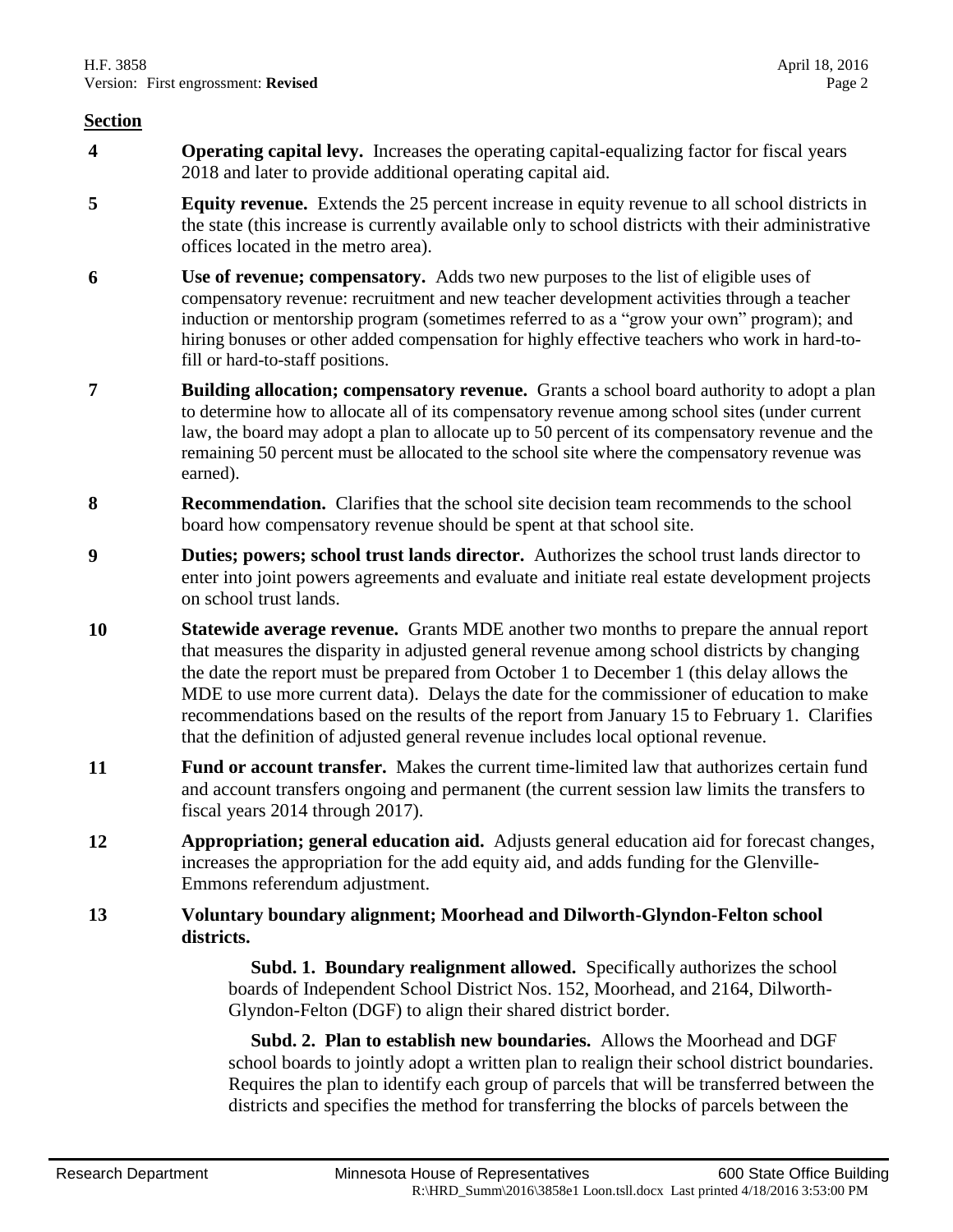districts. Requires the plan to be filed with both the county auditor and the commissioner of education. Requires the districts to publish the plan in enough detail to describe each of the blocks of parcels to be transferred. Requires the same notice to be mailed to each property owner affected by the border realignment.

 **Subd. 3. Bonded debt.** Requires each parcel to pay the property taxes, including the facilities levies, of the district to which the parcel is attached for that year.

 **Subd. 4. County auditor notified.** Requires the districts to annually notify the county auditor of any movement of parcels during that year in the form and manner specified by the county auditor. Requires the county auditor to notify affected parcel owners of the boundary change in the year that the change occurs.

 **Subd. 5. Report to Department of Education.** Requires the school boards to file a copy of the plan with MDE. Requires the districts to report any other information necessary for MDE to calculate school aids and levies for the two school districts.

**Effective date:** Makes this section effective upon the parties meeting the requirements of a local approval clause, meaning the school boards will need to approve the law and file the appropriate certified documents with the secretary of state before the act is effective.

- **14 Glenville-Emmons school district**. Corrects a mistaken date on the ballot authorizing the Glenville-Emmons school district operating referendum (the ballot stated the referendum was first effective for taxes payable in 2017 instead of fiscal year 2017).
- **15 Equity revenue in fiscal year 2017.** Makes the equity revenue increase authorized in section 5 payable entirely in state aid for fiscal year 2017 only.
- **16 Report on postsecondary enrollment options program.** Requires the commissioner of education to report to the legislature about the numbers of students participating in early middle college programs and the number of English language learners participating in dual enrollment programs.
- **17 Revisor's instruction.** Requires the revisor of statutes to codify section 11 in a place consistent with other statutory restrictions on school district funds and accounts.

# **Article 2: Education Excellence**

# **Overview**

This article proposes and funds various education policy changes and initiatives to improve teaching and learning and makes technical changes.

**1 School crisis response teams.** Requires the commissioner of education to collect, maintain and make available to school districts contact information for school crisis response teams. Requires the commissioner of education to work cooperatively with the Minnesota School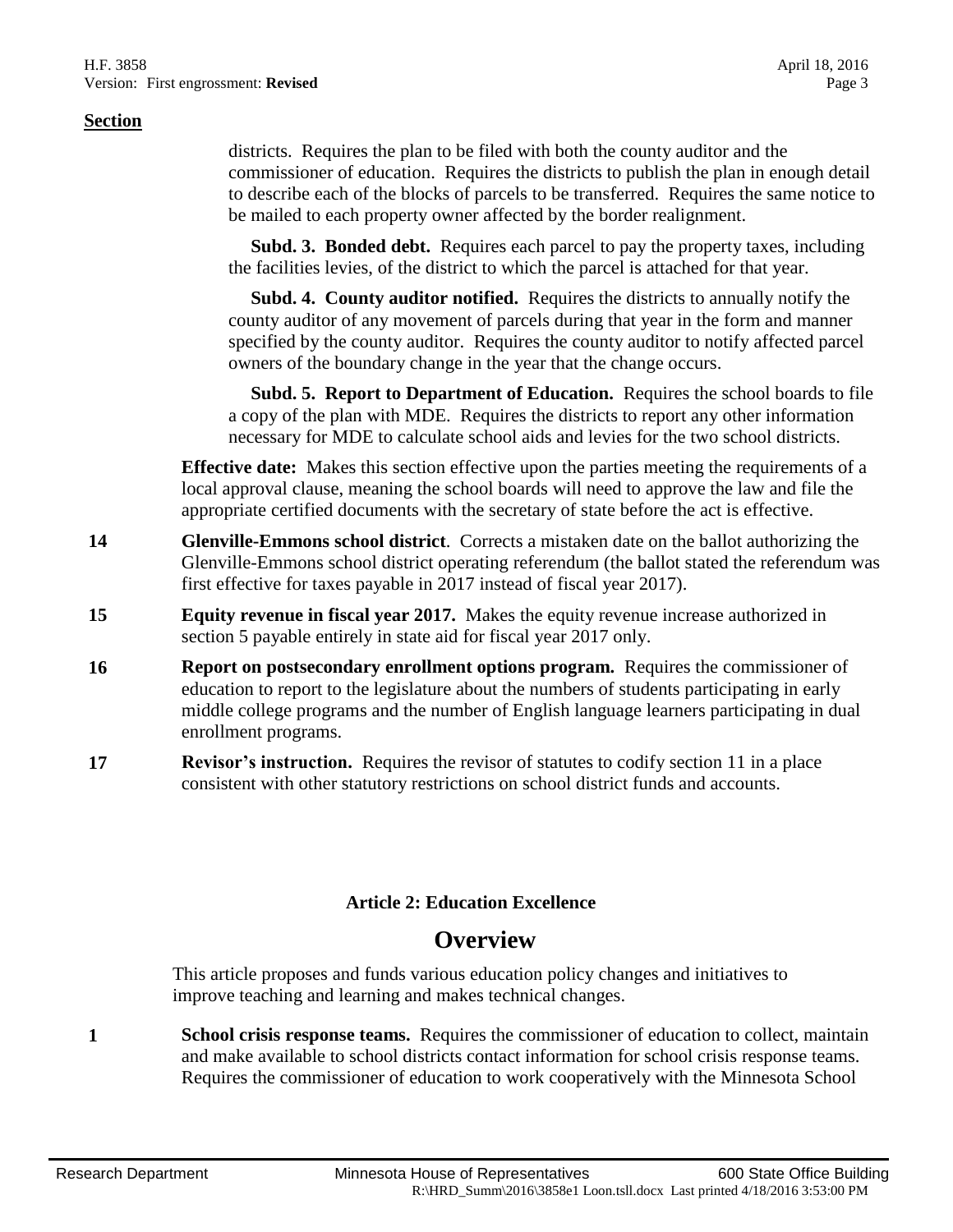Safety Center to help develop school crisis response teams in regions of the state where an existing crisis response team has not yet been formed.

**2 Legitimate exemptions.** Allows school districts to excuse students from participating in a physical education class.

Makes this section effective immediately.

- **3 Conduct of school on certain holidays.** (b) Allows districts to honor Constitution Day and Citizenship Day by providing opportunities for students to learn about American government, law, history, and geography by, among other activities, answering the same test questions that applicants for naturalization must answer.
- **4 Required knowledge and understanding of civics.** (a) Defines "civics test" to mean 50 of the 100 questions U.S. Citizenship and Immigration Services officers use to select the questions they pose to applicants for naturalization. Directs the Learning Law and Democracy Foundation, in consultation with civics teachers, to select by July 1 of each year the 50 civics test questions and to transmit the questions to the department and the Legislative Coordinating Commission, which must post the questions by August 1.

(b) Requires public school students to correctly answer at least 30 of the 50 civics test questions. Requires school districts and schools to record on the student's transcript whether the student correctly answered at least 30 civics test questions. Allows school districts and schools to exempt students with disabilities from this requirement if the student's individualized education program team determines the requirement is inappropriate and establishes an alternative requirement. Allows a school district or school to administer the civics test in a language other than English.

(c) Allows school districts to administer the civics test as part of the social studies curriculum. Prohibits a district from preventing a student from graduating or denying a student a high school diploma for failing to correctly answer at least 30 of 50 civics test questions.

(d) Prohibits the commissioner, school districts, and schools from charging students any fees related to this test.

Makes this section effective for students enrolling in grade 9 in the 2017-2018 school year and later.

**5 Required academic standards.** (a) Includes the content of the civics test in the statewide social studies standards.

> (c) Directs the education department to adopt, review, and revise nationally recognized prekindergarten through grade 12 physical education standards and benchmarks as Minnesota's required physical education academic standards. Allows the department to modify and adapt the standards and benchmarks to accommodate state interests. Directs the department to post samples of existing assessments for school districts to use to assess students' mastery of the physical education standards.

Makes this section effective beginning in the 2021-2022 school year.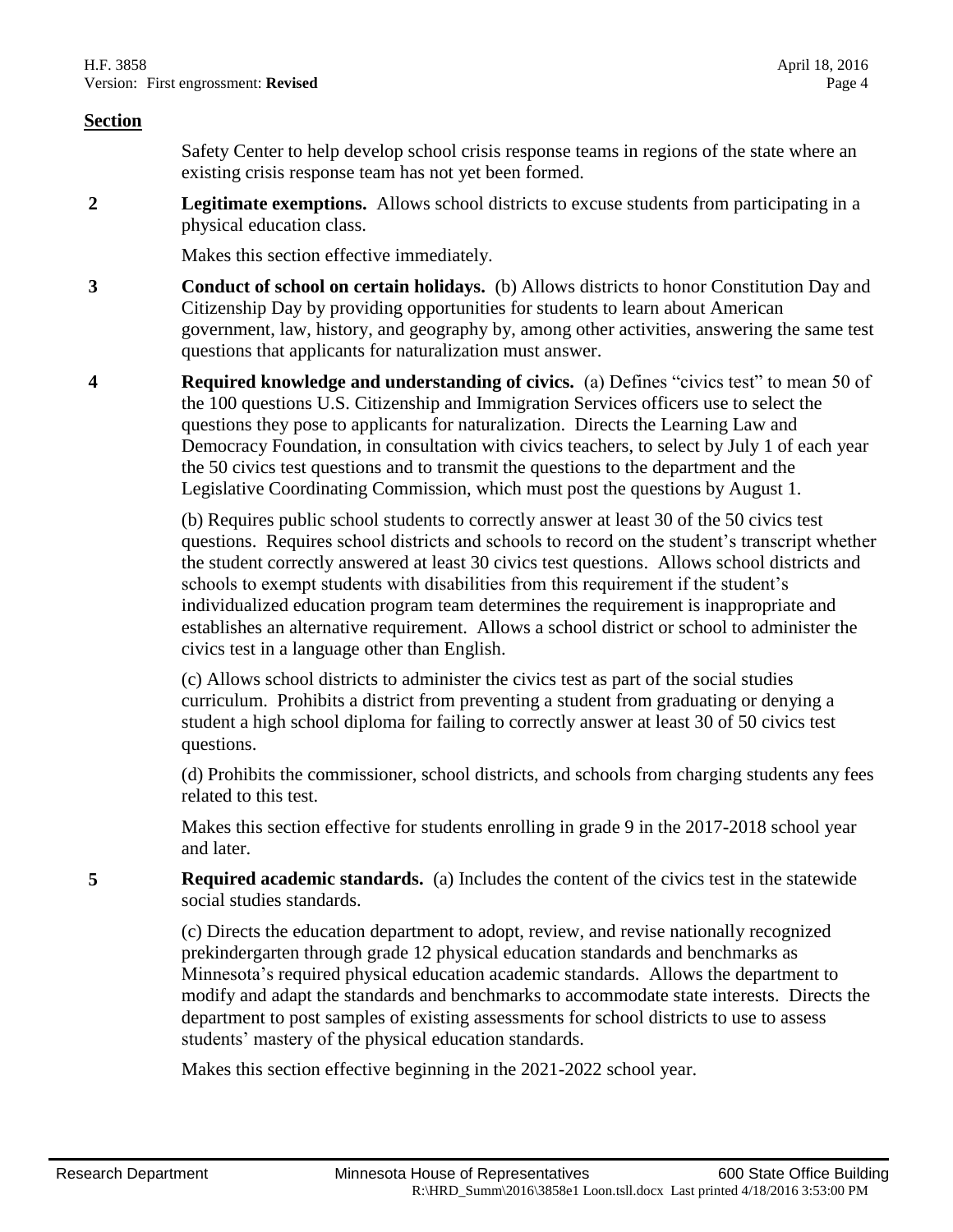- **6 Rulemaking.** Directs the education commissioner to adopt statewide rules for implementing physical education standards.
- **7 Revisions and reviews required.** (g) Directs the education commissioner to implement a review of physical education standards and related benchmarks beginning in the 2020-2021 school year and every ten years thereafter.
- **8 Performance measures.** Strikes student performance on the National Assessment of Educational Progress (NAEP) as a world's best work force measure of district and school progress.
- **9 Adopting plans and budgets.** Requires a world's best work force plan to include a process to: assess and identify students to participate in gifted and talented programs and accelerate their instruction, and to adopt early admission procedures under Minnesota's gifted and talented program; and examine the equitable distribution of teachers and strategies to ensure low-income and minority children are not taught by inexperienced, ineffective, or out-offield teachers.
- **10 Report.** Consistent with school performance reports and the world's best work force, directs local school boards to examine the equitable distribution of effective, experienced, and infield teachers.
- **11 Gifted and talented students program.** Requires school districts to adopt guidelines and procedures for students, including early learners, to participate in Minnesota's gifted and talented program, consistent with the district's world's best work force plan for assessing and evaluating student progress.
- **12 Statewide testing.** (e) Directs districts to pay one time for a student in grade 11 or 12 to take a nationally recognized college entrance exam to the extent state funding is available. Strikes language allowing a student to take the exam at the student's high school during the school day.

(m) Requires the Minnesota State Colleges and Universities (MnSCU) chancellor to review and confirm the career and college readiness benchmarks established by the commissioner of education showing students are able to successfully complete credit-bearing coursework at a MnSCU institution.

Makes this section effective for the 2016-2017 school year.

**13 Statewide and local assessments; results.** Excludes the civics test from the prohibition against developing statewide social studies assessments.

Makes this section effective immediately.

**14 Student performance data.** Directs the education commissioner to use student categories under the federal Elementary and Secondary Education Act and other student categories when organizing and reporting demographic data on students to policy makers.

#### **15 Student academic achievement and growth.**

 **Subd. 1. Student indicators of growth.** Strikes obsolete references to the No Child Left Behind Act and substitutes a reference to federal expectations.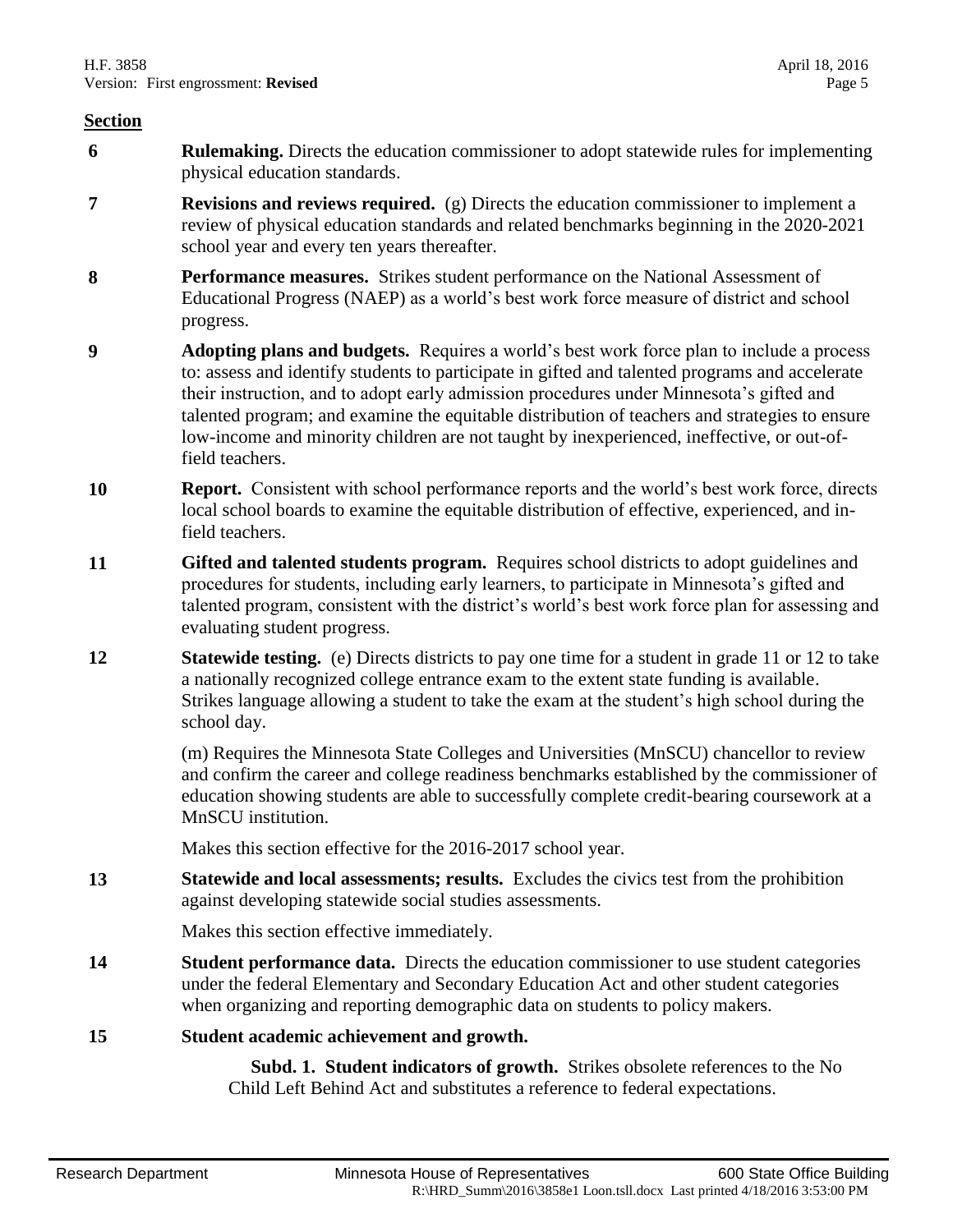**Subd. 2. Federal expectations for student academic achievement.** (a) Strikes an obsolete reference to adequate yearly progress under the No Child Left Behind Act.

(d) Directs the education commissioner to post aggregated and disaggregated student growth, learning, and outcome data.

 **Subd. 3. State growth target; other state measures.** Strikes obsolete references to student categories identified under the No Child Left Behind Act and substitutes references to student categories identified under the federal Elementary and Secondary Education Act. Adds student categories based on race, ethnicity, language proficiency, disabilities, poverty, migrant, immigrant, and homeless status, and enrollment in foster care for purposes of state accountability reports on course completion, rigorous course taking, and student engagement and connection. Requires the commissioner to include data on all enrolled pupils who are or were counted as English learners.

 **Subd. 4. Improving schools.** Strikes an obsolete reference to student growth measures and substitutes a reference to high performing schools identified under federal education law.

Makes this section effective for the 2016-2017 school year and later.

**16 School accountability.** Strikes adequate yearly progress and student performance references made obsolete by the reauthorized federal Elementary and Secondary Education Act and substitutes references to federal expectations. Requires the education commissioner to report: the academic progress of all enrolled public school pupils who are or were counted as English learners; and the total number of students by grade who correctly answered at least 30 of 50 civics test questions, among other reporting requirements. Classifies the world's best workforce data gathered by the department as nonpublic data until it is publicly released.

#### **17 Report to commissioner of education.**

 **Subd. 1. Exclusions and expulsions; physical assaults.** Directs school boards to submit an electronic report to the education commissioner on incidents involving a student's physical assault of a teacher and to include information on the district's response to the assault.

 **Subd. 2. Report.** (a) Requires school boards to include state student identification numbers on affected students when submitting disciplinary reports on students' physical assault of a teacher, among other information.

(b) Directs the education commissioner to aggregate data reported under paragraph (a) and to include the aggregated data in the annual school performance reports.

Makes this section effective for the 2016-2017 school year and later.

**18 Required policy.** Requires a school board's district-wide school discipline policy to be consistent with a teacher's authority for controlling and managing student behavior in the classroom.

Makes this section effective for the 2016-2017 school year and later.

**19 Notification; teachers' legitimate educational interest.** (a) Establishes a teacher's legitimate educational interest in knowing which students placed in the teacher's classroom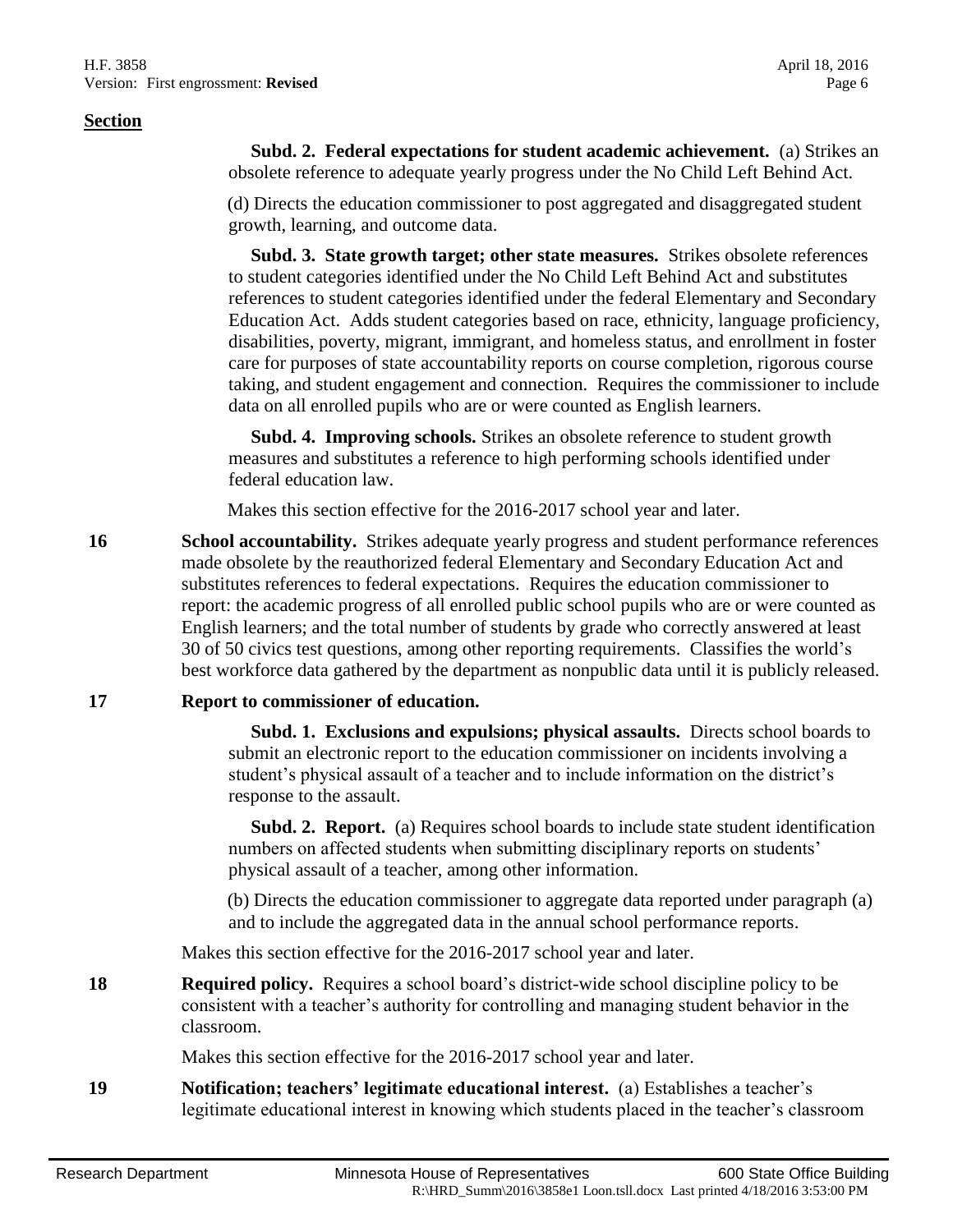have a history of violent behavior, including any documented physical assault of a district employee by the student.

(b) Directs representatives of a school board and the exclusive representative of the teachers to discuss policies for notifying teachers and other district employees about students with a history of violent behavior, including any documented physical assault of a district employee by the student.

Makes this section effective for the 2016-2017 school year and later.

**20 Eligibility; board composition.** Clarifies that school administrators need not be a teacher currently teaching in a Minnesota school district to serve on the Board of Teaching as a representative of school administrators.

> Makes this section effective immediately and applicable to all board appointments made after that date.

**21 Board of Teaching; duties and responsibilities clarified.** Declares the Board of Teaching responsible for licensing teachers, issuing special permissions to teach, and performing all licensure-related duties and responsibilities. At the board's direction, allows the education department to perform administrative functions related to issuing licenses. Causes this section to prevail if a statutory conflicts exist.

Makes this section effective immediately.

**22 Permissions.** (d) Permits the Board of Teaching to grant a one-year professional license, which the board may renew two times, to a qualified person to teach in a Montessori program operated by a district or charter school.

> (e) Permits the Board of Teaching to grant a one-year waiver, renewable two times, to qualified individuals enrolled in an alternative preparation program leading to certification or licensure as a career and technical education instructor or teacher. Directs the board to strongly encourage Minnesota teacher preparation programs and institutions to develop alternative pathways for this purpose.

Makes this section effective for the 2016-2017 through the 2018-2019 school years.

- **23 Qualified teacher defined.** Strikes obsolete language defining highly qualified teacher under the federal No Child Left Behind Act.
- **24 Qualified teacher.** Strikes obsolete language.
- **25 Exemption for technical education instructors.** Updates and clarifies career and technical education references. Strikes language causing this section to expire.
- **26 Negotiated unrequested leave of absence.** Requires the school board and the exclusive representative of the teachers to negotiate an unrequested leave of absence plan. Strikes language establishing a statutory plan for placing teachers on an unrequested leave of absence and prohibiting a provisionally licensed teacher from exercising seniority under a negotiated leave of absence plan.

Makes this section effective July 1, 2017.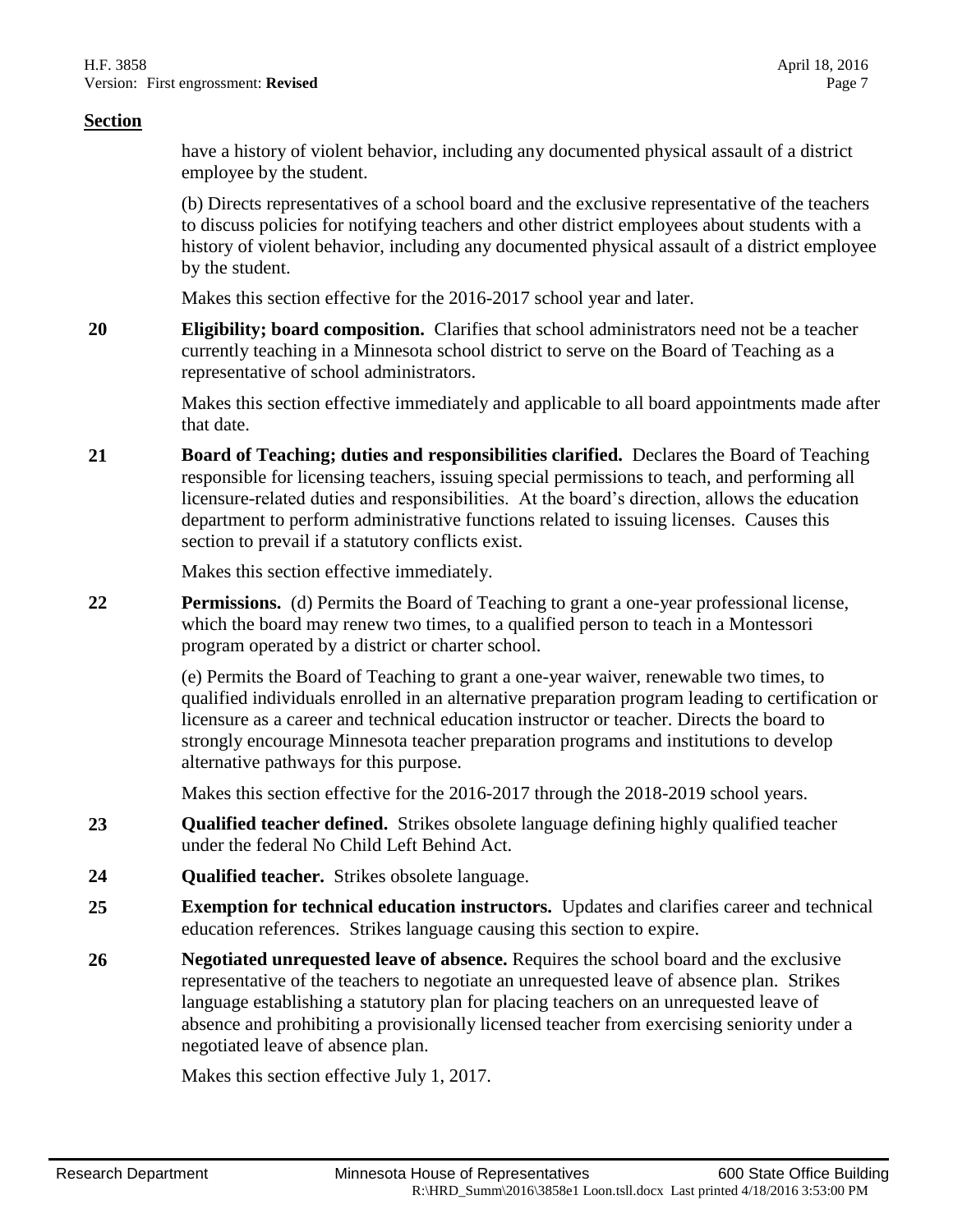**27 Negotiated unrequested leave of absence plan.** Requires the school board and the exclusive representative of the teachers in a first class city school district to negotiate an unrequested leave of absence plan.

Makes this section effective July 1, 2017.

- **28 Restructured pay system.** Strikes obsolete language.
- **29 Alternative teacher professional pay system.** As a condition of eligibility for Q-Comp funding, requires interested districts and schools to have a world's best work force plan instead of an educational improvement plan.
- **30 Approval process.** Strikes a statutory cross reference to conform this Q-Comp section with the change in required plans under the preceding section in this article.
- **31 Supplemental agreements; alternative teacher pay.** Strikes a statutory cross reference to conform this Q-Comp section with the change in required plans under the two preceding sections in this article.
- **32 Alternative teacher compensation revenue for Perpich Center for Arts Education and multidistrict integration collaboratives.** Strikes a statutory cross reference to conform this Q-Comp section with the change in required plans under the three preceding sections in this article.
- **33 General control of schools.** (a) Grants the teacher of record the general control and government of the school and classroom.

(b) Allows a teacher to remove students from class, consistent with a school board's districtwide school discipline policy.

Makes this section effective for the 2016-2017 school year and later.

**34 School climate and safety.** Allows teachers' collective bargaining agreements to include school climate and student and staff safety provisions.

Makes this section effective July 1, 2017.

- **35 Staff development report.** Strikes language requiring school districts and school sites to write and submit a staff development activity and expenditure report to the education commissioner. Instead requires school districts and school sites to include the staff development report in the district's world's best work force report. Strikes language requiring the commissioner to submit annual staff development data to the legislature.
- **36 Center functions.** Strikes an obsolete reference to highly qualified teacher under the federal No Child Left Behind Act.
- **37 Board control of extracurricular activities.** Requires a school board to allow all resident pupils enrolled in an online public school program to participate in extracurricular activities on the same basis as public school students enrolled in the district.
- **38 Full-service community school program.** Strikes a reference to federal reading programs included on a list of programs available under the full-service community school program.
- **39 English learner data.** Requires English learner data reports to include all enrolled public school pupils who are or were counted as an English learner.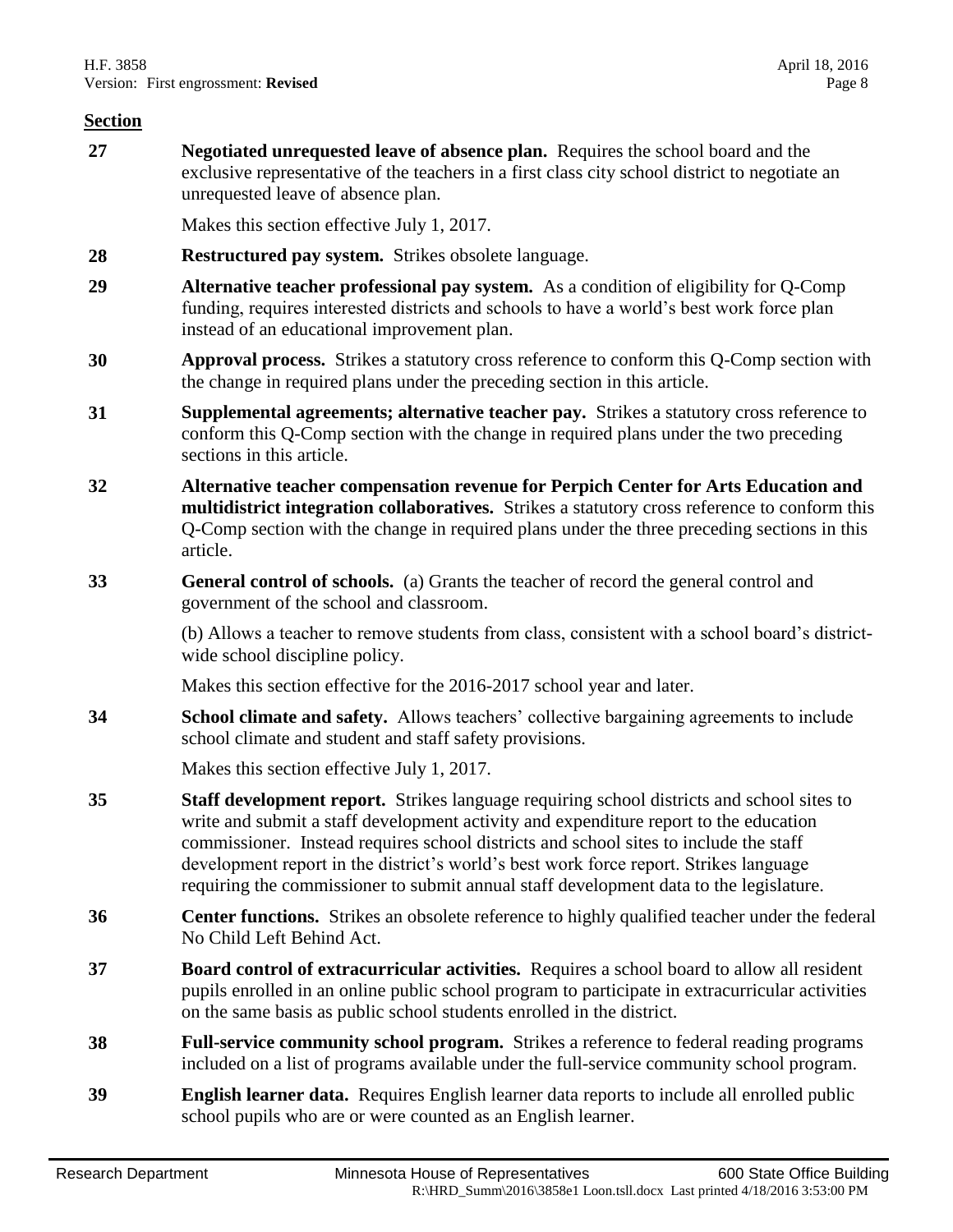Makes this section effective for the 2017-2018 school year and later.

- **40 Participating school; American Indian school.** Corrects a title reference under federal law.
- **41 Program to close the academic achievement and opportunity gap; revenue uses.** Refers to a newly codified definition of "eligible district" included in this section of law.

Makes this section effective immediately

**42 Definitions.** (a) Defines "racially identifiable school within a district" to mean a school where the enrollment of protected students at the school is more than 20 percent above the enrollment of protected students within the district for the grade levels served by the school.

> (b) Defines "racially isolated school" to mean a district where the districtwide enrollment of protected students exceeds the enrollment of protected students in any adjoining district by more than 20 percent.

(c) Defines "school" to mean a site in a K-12 public school district. Excludes charter schools, alternative learning centers, public and contracted alternative programs, school sites for English learners, school sites for students with disabilities, and treatment facilities licensed by the department of human services or corrections.

(d) Defines "eligible district" to mean a racially isolated district, or an adjoining district that files a plan with the commissioner, or a district that is a member of multidistrict integration collaborative that files a plan with the commissioner.

## **43 Prekindergarten through grade 12 parental rights coded elsewhere.**

 **Subd. 1. Scope.** Indicates the sections referred to in subdivisions 2 to 30 of this section are codified elsewhere in Minnesota's education code and govern parent rights on topics related to prekindergarten through grade 12 education.

 **Subds. 2 to 30.** List statutory provisions contained in Minnesota's education code establishing parent rights related to their students' kindergarten through grade 12 education.

**44 Desegregation/integration and inclusive education rules.** (c) Prohibits the education commissioner from adopting or enforcing a rule that expands or conflicts with the statutory definition of "eligible district."

Makes this section effective immediately.

- **45 Survey of districts.** Directs the education commissioner, when surveying the state's school districts and teacher preparation programs, to submit a biennial report to the legislature on students' access to effective and more diverse teachers who reflect the diversity of district students and how districts are projected to make progress over a five-year period in providing enrolled students throughout the state with improved and equitable access to effective and diverse teachers and substitute teachers.
- **46 State administration of student survey instruments generally prohibited.** Generally prohibits the commissioner from developing, coordinating, assisting with, or using statewide student surveys to seek information about a student's activities, opinions, behaviors, or experiences on various topics.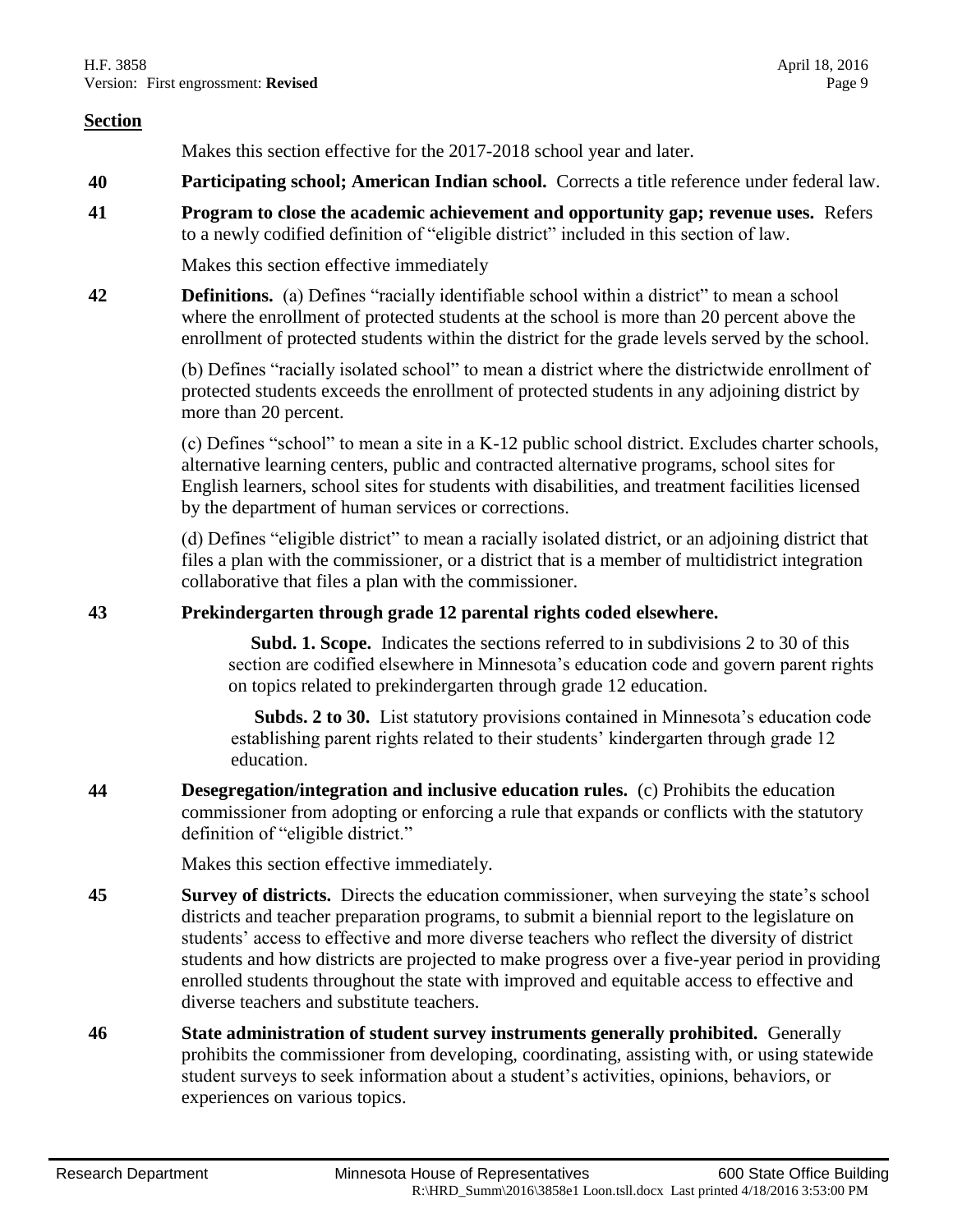- **47 Implementation of Elementary and Secondary Education Act.** Strikes obsolete language related to the federal No Child Left Behind Act. Substitutes a reference to the federal Elementary and Secondary Education Act.
- **48 Governance.** (a) Declares the board of the Perpich Center for Arts Education consists of 13 rather than 15 members and requires board members to include at least one school administrator or elected school board member, one professional artist, one arts educator, and one licensed secondary arts teacher and one licensed secondary teacher teaching a core academic subject area employed at the center or school.

(b) Requires a seven-member nominating committee approved or appointed by the governor to meet when a board member's term ends or a vacancy arises to prepare and submit a list of recommended board candidates to the governor. Requires board members' terms to be staggered.

(c) Requires Perpich Center for Arts Education board members to complete board training.

(d) Causes existing board members' terms to expire on September 1, 2016.

Makes this section effective immediately.

## **49 Public information.**

 **Subd. 1. Board minutes.** Requires the board to post meeting minutes and other financial management and reporting documents on its official Web site.

 **Subd. 2. Annual report.** Requires the board to post an annual financial report and longitudinal data on student enrollment, students' congressional district of residence, high school graduation rates, and post-graduation student placements.

 **Subd. 3. World's best workforce.** Directs the board to prepare and post on its official Web site a comprehensive, long-term strategic improvement plan and report plan strategies, activities, practices, and outcomes on its Web site.

**Subd. 4. Audit report.** (a) Subjects the Perpich Center for Arts Education to an annual audit conducted in compliance with generally accepted governmental auditing standards. Allows the legislative auditor or the MDE to conduct financial, program, or compliance audits and to direct the Perpich Center for Arts Education to include additional items in its annual independent audit.

(b) With education department approval, allows the Perpich Center for Arts Education to combine its annual independent audit with the Crosswinds School required annual audit.

(c) Requires the Perpich Center for Arts Education to post its most recent audit on its Web site.

Makes this section effective immediately.

**50 ACT college ready score.** Requires MnSCU institutions to post notice of the exemption from remedial course taking for students who received a college-ready ACT score.

Makes this section effective for the 2016-2017 school year and later.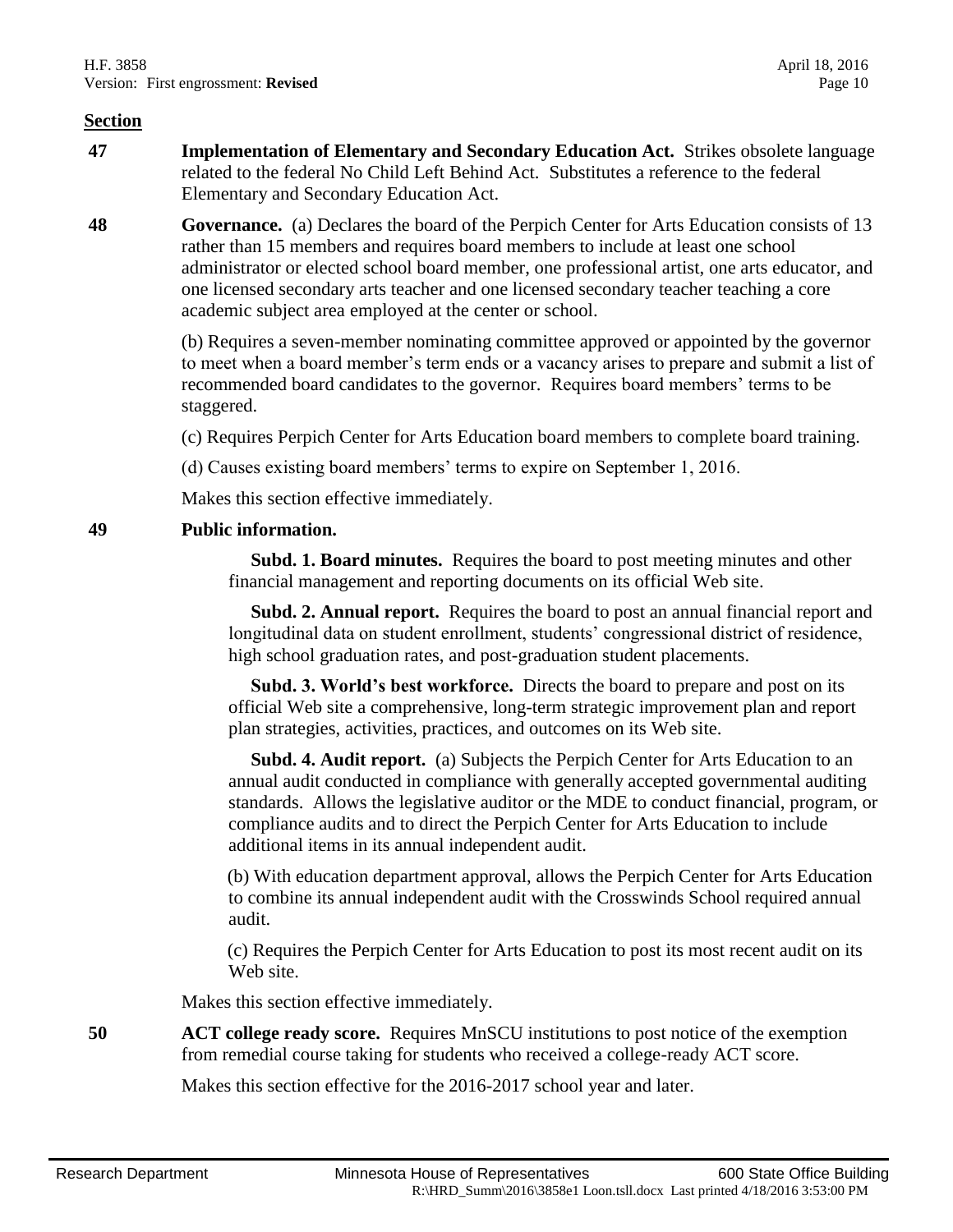**51 Minnesota Comprehensive Assessments; career and college-ready benchmarks.** Precludes a state college or university from requiring an individual to take a remedial, noncredit course if the individual met a career and college-ready MCA benchmark in that subject area. Directs the commissioner to notify students and families that students who meet a career and college-ready MCA benchmark are not required to take a remedial course at a MnSCU institution.

Makes this section effective for the 2018-2019 school year and later.

**52 Career and technical education certification and licensure.** Directs the MnSCU Board of Trustees to provide an alternative preparation program allowing individuals to be certified or licensed as a career and technical education instructor or teacher. Allows the board of trustees to locate the first such program in the seven-county metropolitan area.

Makes this section effective for the 2016-2017 academic year.

**53 Effective date.** Causes current session law establishing national physical education standards as the state standards to remain effective through the 2020-2021 school year when the education commissioner begins to review and revise Minnesota physical education standards on a ten-year cycle.

### **54 Innovative delivery of career and technical education programs and services and sharing of district resources.**

 **Subd. 1. Establishment; requirements for participation.** (a) Establishes a program to improve student, career and college readiness, and school outcomes by allowing groups of school districts to form partnerships with postsecondary and community institutions and workplace partners to: provide innovate education programs and activities that integrate core academic and career and technical subjects in students' program of study through coordinated secondary and postsecondary career and technical programs leading to an industry certification or other credential; use performance assessments in authentic settings to measure students' technical skills and progress toward an industry certification or other credential; and efficiently share district, institution, and workplace resources.

(b) Requires participating school districts to receive formal board approval and to develop a plan to: provide challenging programs; create professional development opportunities; and increase student engagement and connection and challenging learning opportunities for diverse populations of students that (1) are focused on employability skills and technical, job-specific skills related to a specific career pathway, or (2) demonstrate efficiencies in delivering financial and other needed services. Requires the plan to include performance assessments in authentic settings to measure students' technical skills and progress toward an industry certification or other credential, among other measures and plan requirements.

(e) Requires participating districts to submit a biennial report to the legislature by February 1 in each odd-numbered year to show their success in preparing diverse populations of students for careers and jobs.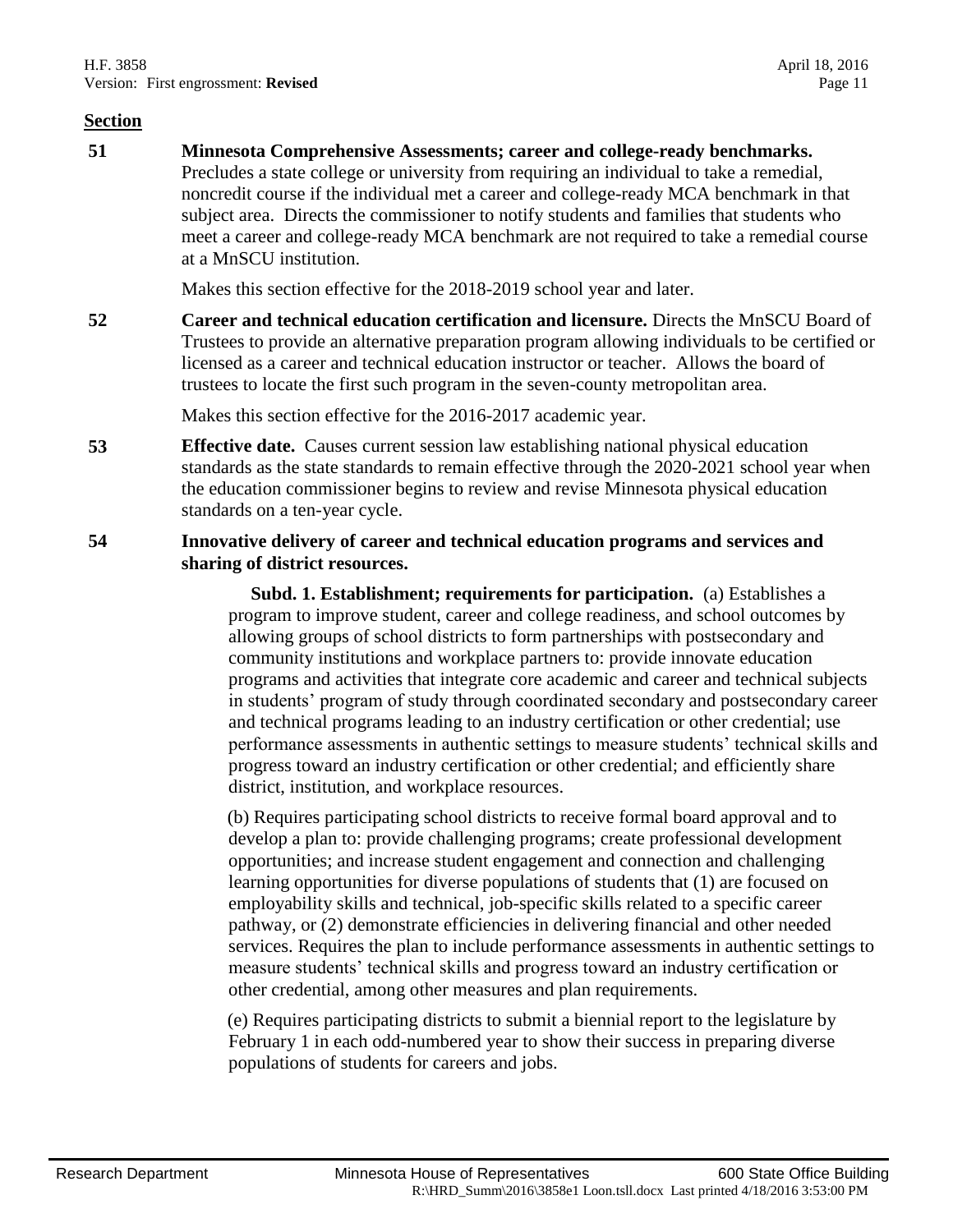**Subd. 2. Commissioner's role.** Directs the education commissioner to select qualified applicants and to ensure an equitable distribution of participants to the extent practicable.

Makes this section effective immediately. Allows school districts already approved for an innovation zone pilot project to continue to operate under the existing session laws.

- **55 Teacher shortage loan forgiveness.** Increases the teacher loan forgiveness program appropriation in fiscal year 2017 to \$1,200,000. Makes \$200,000 the base appropriation for the program in fiscal year 2018 and later.
- **56 Alternative compensation.** Updates alternative teacher compensation aid amounts.
- **57 Reading Corps; appropriation.** Increases the appropriation for the Minnesota Reading Corps to \$7,625,000 in fiscal year 2017 and makes the appropriation available through June 30, 2019. Makes the base appropriation for fiscal year 2018 and later \$5,625,000.
- **58 Collaborative Urban Educator; appropriation.** Increases the appropriation for the Collaborative Urban Educator (CUE) program from \$780,000 to \$2,780,000 per year for fiscal year 2017 and later. Continues the designation of recipients from the current law and authorizes the commissioner of education to make grants of any amount to qualifying applicants. Requires the commissioner to award at least 50 percent of the grants to nonconventional or alternative teacher preparation programs. Allows the commissioner to give priority to programs training and placing demographically diverse teachers and teachers teaching in subject or regional shortage areas. Requires each grant recipient to annually report on grant expenditures and program outcomes. Makes the appropriation available through June 30, 2019. Makes \$780,000 the base appropriation for the program in fiscal year 2018 and later.
- **59 College entrance examination reimbursement.** Refers to a college entrance examination instead of the ACT.

Makes this section applicable to college entrance exams administered after July 1, 2016.

**60 Concurrent enrollment teacher training grants.** For fiscal years 2017, 2018, and 2019 only, provides grants to reimburse teachers teaching open enrollment courses for the tuition costs of up to 18 graduate credits to obtain additional training. Directs the education commissioner to establish application procedures and deadlines.

Makes this section effective July 1, 2016.

#### **61 Minnesota's future teachers grant program.**

 **Subd. 1. Definitions.** (b) Defines "eligible institution" to mean MnSCU, the University of Minnesota, or a private postsecondary institution with a Board of Teaching-approved teacher preparation program.

(c) Defines "high need area" to mean an area in Minnesota identified by the education commissioner in the biennial teacher supply and demand report or other survey as experiencing a teacher shortage in a subject area or region.

(d) Defines "high needs school" to mean a school designated as low performing under federal accountability measures or enrolling a high percentage of low-income students.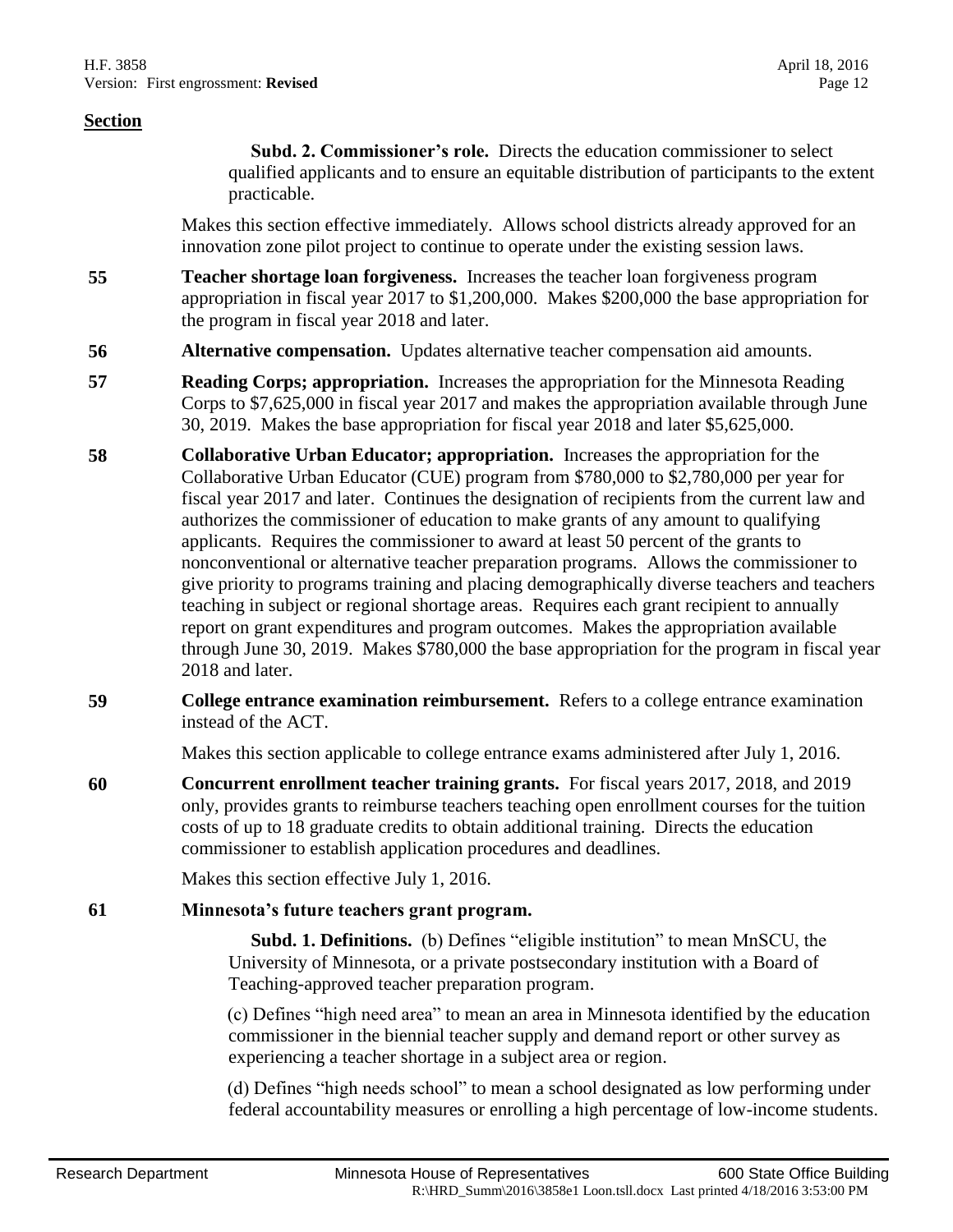(e) Defines "qualified candidate" to mean an individual enrolled in an eligible, Board of Teaching-approved teacher preparation program or institution.

 **Subd. 2. Account.** Establishes an account under the control of the commissioner of the Office of Higher Education for financial assistance grants to support qualified candidates interested in becoming teachers. Declares unused funds do not cancel.

 **Subd. 3. Program requirements.** (a) Directs the Office of Higher Education commissioner to award grants to eligible institutions for undergraduate and graduate students, beginning in the 2017-2018 academic year, to become licensed teachers. Directs the commissioner to determine maximum grant amounts available to eligible institutions and for administrative and support services.

(b) Directs the commissioner to award grants to eligible institutions that: use most of the grant to reduce students' tuition, fees, and other such costs; encourage underserved students, students of color, and students interested in teaching in a high needs school to participate in the program; provide support services to allow students to complete the program and receive a license; and offer experiential opportunities to explore teaching.

(c) Requires students to demonstrate their intent to teach in a high needs school or area after completing the program.

(d) Requires participating institutions to mentor students.

**62 Grants to student teachers in shortage areas.** Directs the commissioner of the Office of Higher Education to establish a grant program for low-income Minnesota candidates enrolled in a teacher preparation program who are student teaching and, after graduating and receiving a teaching license, are interested in teaching in a subject area or region experiencing a teacher shortage. Directs the Office of Higher Education to establish an application process.

Makes this section effective July 1, 2016.

**63 Legislative study group on education licensure.** (a) Establishes a 12-member legislative study group to review the 2016 OLA report on teacher licensing and to report to the legislature by February 1, 2017, on recommendations for restructuring Minnesota' teacher licensure system.

> (b) Includes six currently serving house members, including the chair of the house Education Innovation Policy Committee, three appointed by the house speaker and three appointed by the house minority leader, and six currently serving senate members, including the chair of the senate education committee, three appointed by the senate majority leader and three appointed by the senate minority leader, as study group members.

> (c) Requires appointments to be made by June 1, 2016, and causes the appointments to expire on February 2, 2017. Requires the leader of the caucus in the affected body to which a vacating study group member belonged to fill any vacancy that occurs. Directs the chair of the House education innovation policy committee to convene the first meeting. Requires the study group to meet periodically. Directs the Legislative Coordinating Commission to provide technical and administrative assistance upon request.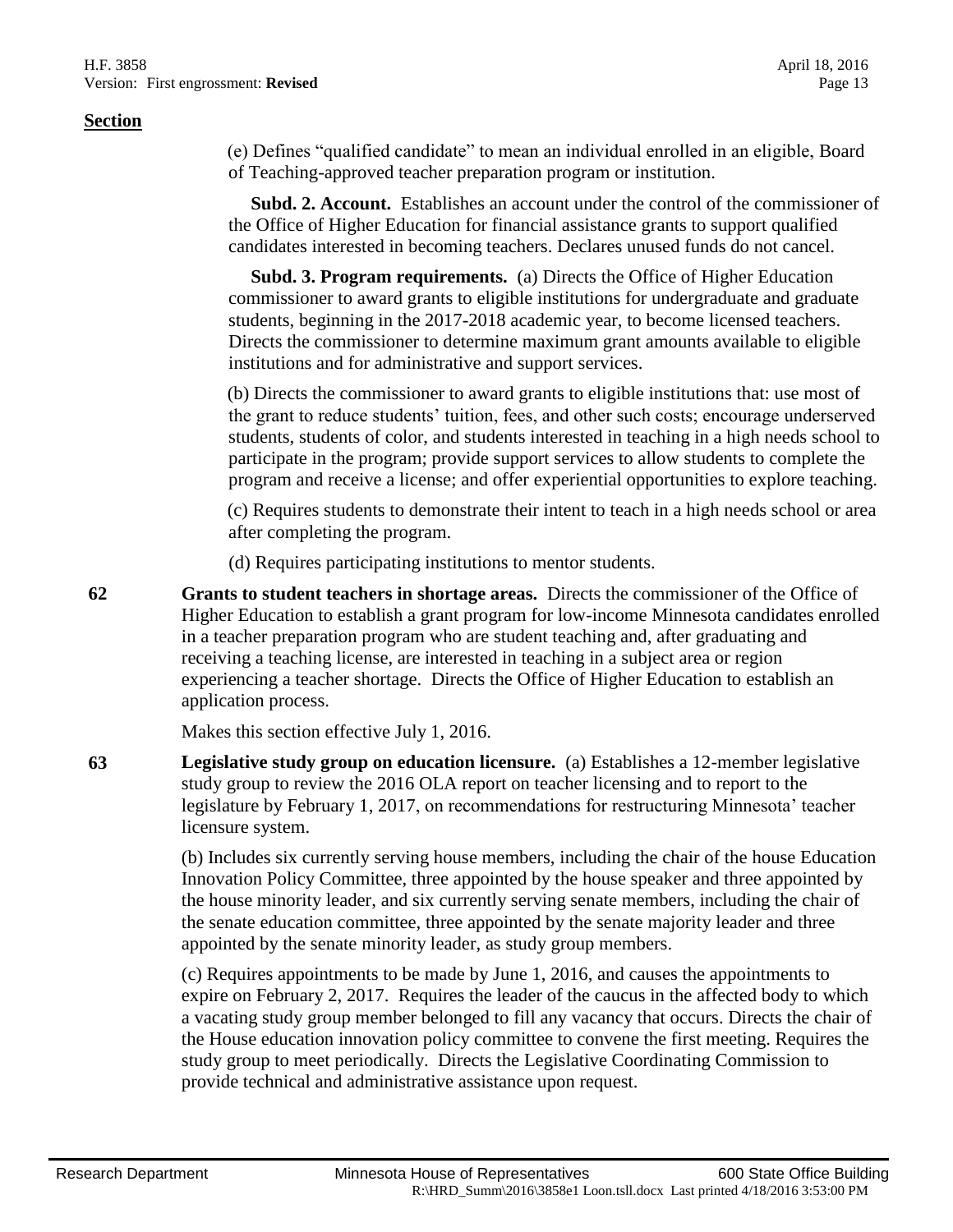(d) Directs the study group to consult with the Board of Teaching, the education department, the Board of School Administrators; and interested and affected stakeholders.

(e) Causes the study group to expire on February 2, 2017, unless extended by law.

Makes this section immediately effective.

**64 Board of Teaching report.** Directs the Board of Teaching to submit a written report to the legislature by February 1, 2017, listing the statutory and rule requirements on teacher preparation, exams, and training applicable to candidates for teacher licensure and the statutory and rule requirements on continuing education applicable to teachers seeking to renew their full professional teaching license.

Makes this section effective immediately.

**65 Teacher licensing; process and procedures.** (a) Directs the Board of Teaching to maintain an online teacher application system that meets the requirements of this paragraph.

> (b) Directs the Board of Teaching, after consulting with the department of education if appropriate, to notify a candidate in writing when denying the candidate a license or issuing a restricted license. Allows a candidate to appeal a licensure decision of the board.

> (c) Directs the Board of Teaching to issue a one-year full professional teaching license to otherwise qualified candidates who have not yet successfully completed the licensure exams. Allows the board to renew this license up to three times.

Makes this section effective immediately.

#### **66 Data security plan.**

 **Subd. 1. Plan components.** Directs the commissioner of education to develop, publish, and oversee a detailed data security plan that combines administrative, physical, and technical safeguards and includes: requirements for accessing K-12 data systems containing personally identifiable information on students, authorizing data and system access for other agencies, authenticating access to such data, protecting student data gathered by an Internet operator that describes or otherwise identifies a student, and sanctions for failing to comply with the guidelines; minimum privacy compliance standards based on reasonable and enforceable security measures and practices; regular privacy and security compliance audits of SLEDS and other data systems; and data retention, storage, disposal, and security policies and protocols.

 **Subd. 2. Plan report.** Directs the commissioner to report to the legislature by January 10, 2017, on the department's progress in developing the plan and include cost estimates to further develop and implement the plan.

 **Subd. 3. Plan costs.** Directs the education commissioner to use existing department of education resources to develop the data security plan.

 **Subd. 4. Plan implementation.** Prohibits the education commissioner from proceeding to implement the data security plan until July 1, 2017.

**67 Staff development grants for intermediate school districts and other cooperative units.** For fiscal years 2017, 2018, and 2019 only, provides staff development grants to intermediate school districts and other cooperatives equal to \$1,000 times the full-time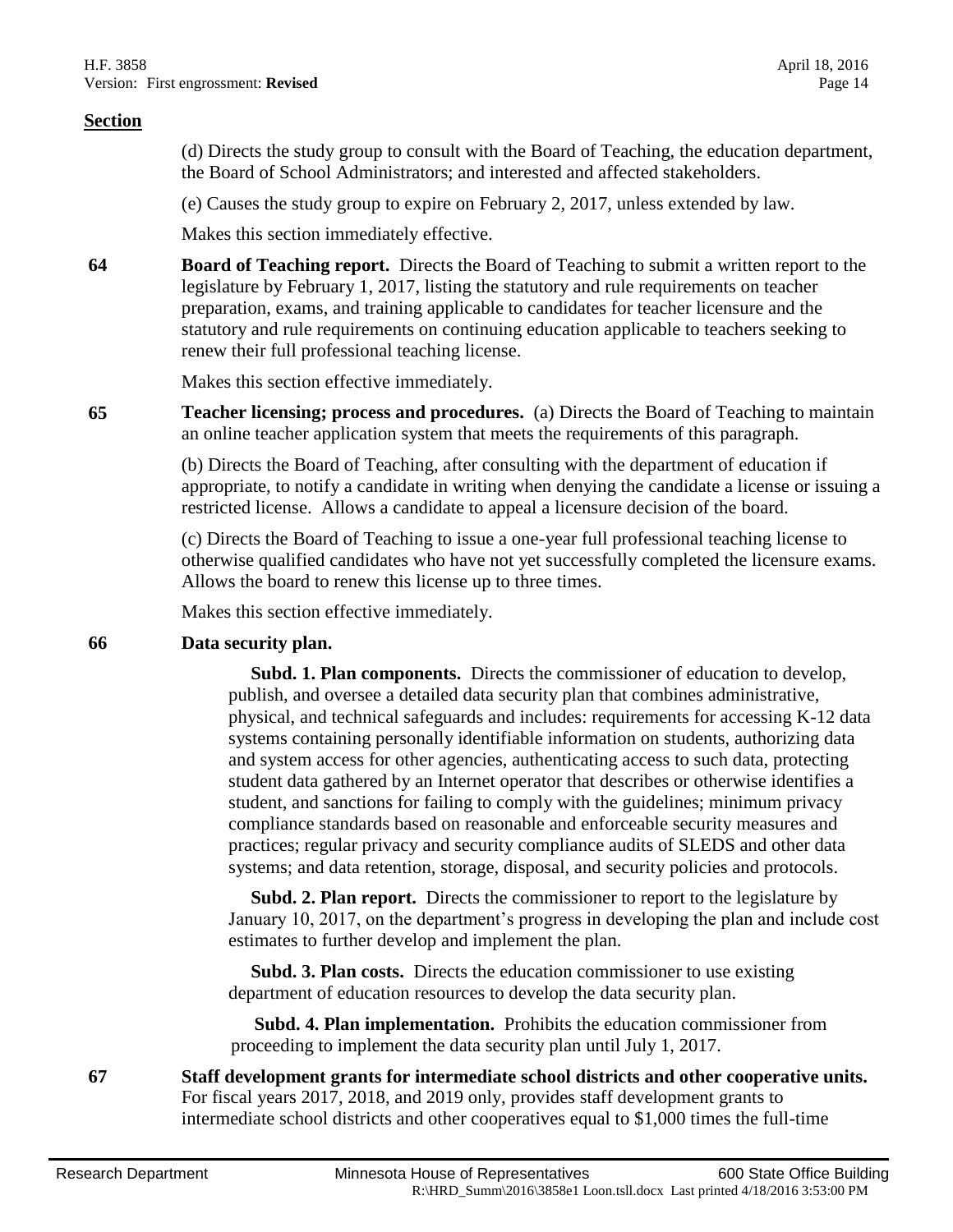equivalent number of licensed instructional staff and nonlicensed classroom aides employed by the intermediate or other cooperative in the previous year. Requires the staff development grants to be used for at least: (1) proactive behavior management; (2) personal safety training; (3) de-escalation techniques; and (4) adapting curriculum and pedagogy for students with complex learning and behavioral needs. Requires the commissioner to pro-rate the grants if available funding is insufficient.

Makes this section effective for fiscal year 2017 and later.

**68 Student discipline working group.** (a) Creates a student discipline working group to review the substance, application, and effect of Minnesota's Pupil Fair Dismissal Act and related student discipline provisions and to submit written recommendations to the legislature by February 1, 2017, on improving disciplinary policies, practices, and procedures.

> (b) Directs the working group to analyze: summary data on students' removal from class and dismissals, disaggregated by various student categories; the meaning and effect of "willful" on dismissal actions; impact of student misconduct on teacher safety; impact of established discipline policies and procedures on teacher safety and student outcomes; students' need for and access to professional support service providers; the impact of school resource officers; management of student disciplinary data; and other related matters.

> (c) Directs various specified organizations to appoint a member to the study group by June 1, 2016. Allows working group members to seek advice from experts and stakeholders.

(d) Directs the education commissioner to convene the first working group meeting. Directs the working group to select a chair or cochairs and to meet periodically. Directs the commissioner to provide technical and administrative assistance upon request. Makes the members ineligible to receive expenses or per diem payments for their service.

(e) Causes the working group to expire February 2, 2017.

Makes this section effective immediately.

- **69 Northwest regional partnership concurrent enrollment education program.** Creates a continuing education program for concurrent enrollment teachers in Northwestern Minnesota. Requires the Lakes Country Service Cooperative, the Northwest Service Cooperative, and Minnesota State University-Moorhead to provide the program jointly. Requires MSU-Moorhead to develop an online curriculum to allow teachers to attain graduate credits at reduced credit rates. Grants priority in the program to teachers employed by a district that is a member of either of the two Service Cooperatives. Requires the partnership to submit an annual progress report to the legislature, commissioner of education, and the MnSCU Board of Trustees.
- **70 Grow Your Own teacher residency pilot program.** (a) Establishes a nonconventional teacher residency pilot program in fiscal year 2017 to provide tuition scholarships and stipends to help nonlicensed district employees who hold a bachelor's degree and seek an elementary education license or a license in a subject area for which a teacher shortage exists to participate in a Board of Teaching-approved nonconventional teacher residency pilot program.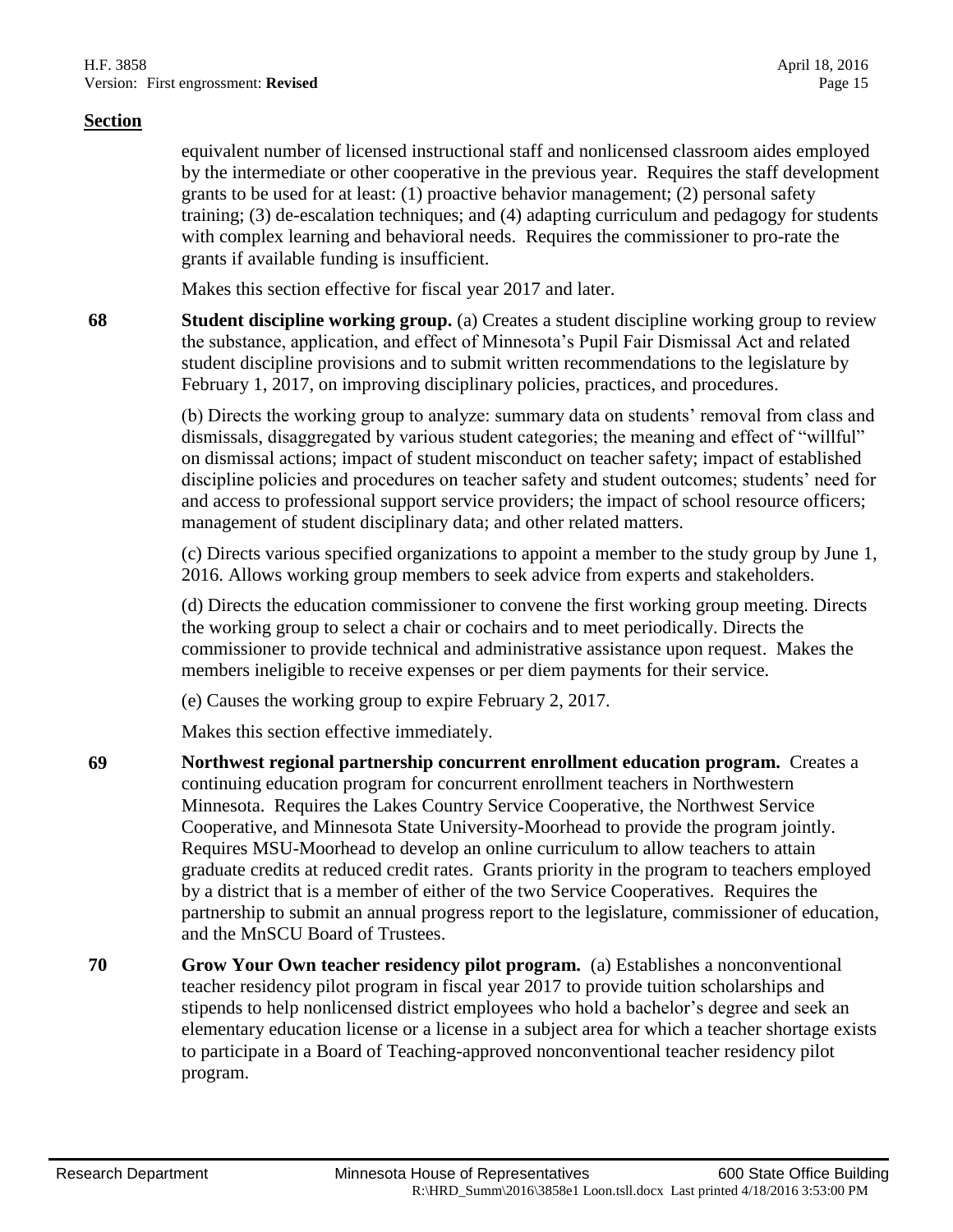(b) Allows districts and schools not participating under paragraph (a) to use the funds to help paraprofessionals employed in the district or school complete a teacher preparation program and attain a teaching license.

(c) Directs the commissioners of education and the Office of Higher Education to evaluate the program and by February 1, 2017, submit program recommendations to the legislature, including how to continue and expand the program.

**71 Pilot project to help struggling students read at grade level.** (a) Establishes a pilot project in fiscal year 2017 to help struggling students in grades 3 to 5 read at grade level. Directs the education commissioner to award a grant to a nonprofit organization to provide three Minnesota public schools with: a software program that uses singing to improve students' reading ability; on-site professional development and instructional monitoring; pre- and postprogram assessments; and other project management services. Requires participating schools to identify staff to work with students in the program.

> (b) Directs the commissioner, in consultation with the nonprofit grant recipient, to select an urban, suburban, and greater Minnesota school district to participate based on: the number of low-income students in grades 3 to 5 whose reading proficiency is below grade level; the interest of the school staff in the pilot project; and the availability of a computer lab.

(c) Directs with the nonprofit grant recipient to submit a commissioner-reviewed report to the legislature by February 1, 2017, on students' reading gains.

Makes this section effective July 1, 2016.

**72 Legislative auditor.** Asks the legislative auditor to perform a financial audit of the Perpich Center for Arts Education in 2016 and every four years thereafter.

Makes this section effective immediately.

- **73 Statewide school teacher and administrator job board.** Directs the Board of Teaching to contract for an electronic job board to post job openings for prekindergarten through grade 12 teaching and administrative positions in Minnesota.
- **74 Certification incentive revenue.** Requires the education commissioner to consult with the governor's workforce development council and the P-20 education partnership to compile a list of qualifying career and technical certificates. Provides funding to school districts equal to \$500 times the number of students in the district who earn one or more career and technical certificates.

Caps the statewide revenue amount at \$1,000,000 and authorizes the education commissioner to spread the funding out over the next three fiscal years.

Requires the commissioner to report to the legislature on the program by February 1, 2017, and again on February 1, 2018.

Makes this section effective immediately.

**75 Appropriations.** Appropriates money for education excellence programs. See fiscal worksheet for details.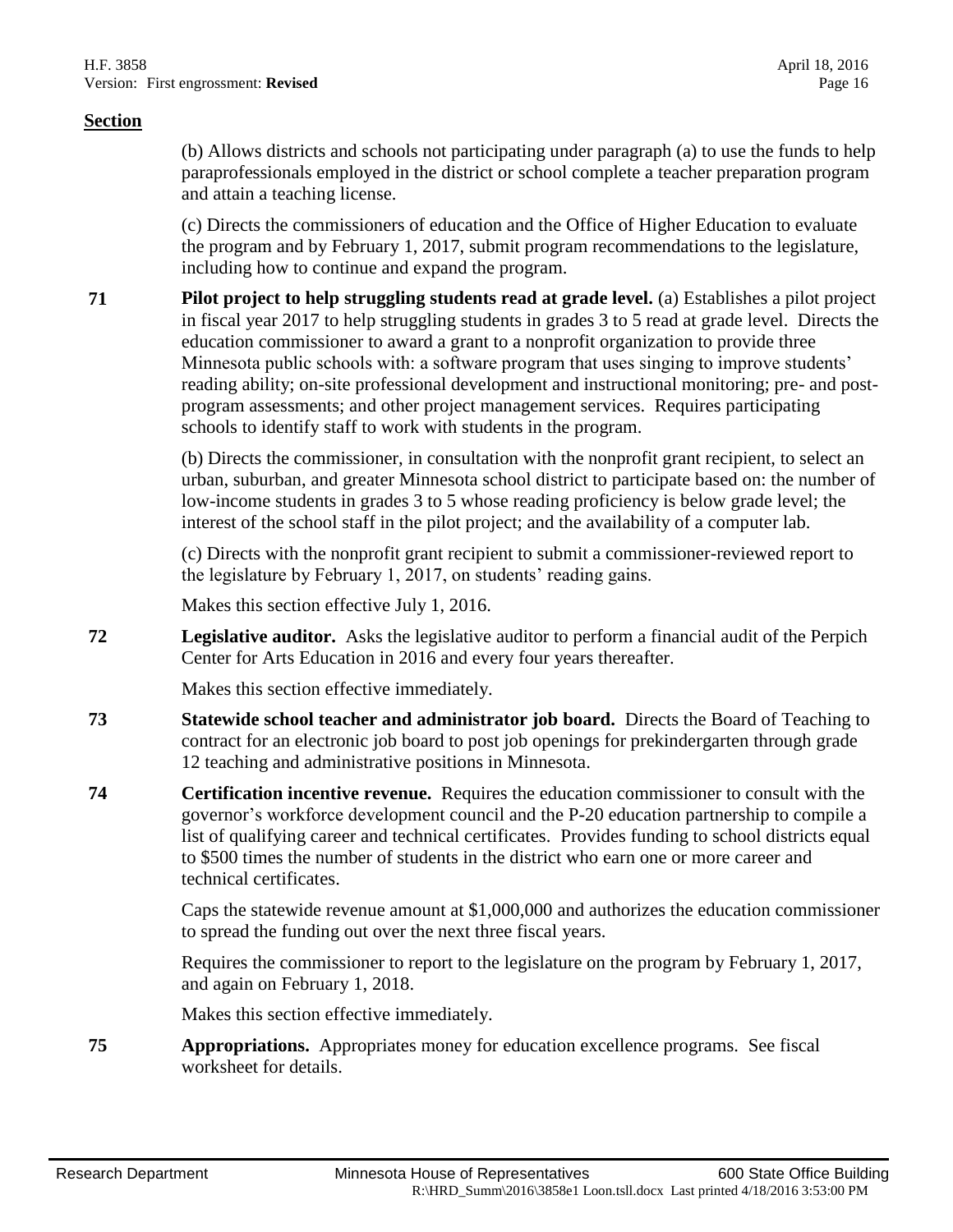- **76 Appropriation; job board.** Appropriates \$239,000 in fiscal year 2017 from the general fund to the Board of Teaching for an electronic statewide job board. Makes this appropriation available until June 30, 2019.
- **77 Appropriation; future teachers grant program.** Appropriates \$4,500,000 in fiscal year 2017 from the general fund to the commissioner of the Office of Higher Education for the Minnesota future teachers grant program. Makes this appropriation available until June 30, 2019.
- **78 Appropriation; student teachers in shortage areas; grants.** Appropriates \$1,000,000 in fiscal year 2017 from the general fund to the commissioner of the Office of Higher Education for grants to student teachers in shortage areas. Makes this appropriation available until June 30, 2019.
- **79 Appropriation; school-linked mental health services.** Appropriates \$5,000,000 in fiscal year 2017 from the general fund the commissioner of human services for children's mental health grants. Encourages the commissioner to expend the fiscal year 2017 appropriation equally over fiscal years 2017, 2018, and 2019.
- **80 Revisor's instruction.** Directs the revisor to codify the section in this article on the innovative delivery of career and technical programs and services.
- **81 Repealer.** (a) Repeals: the definition of adequate yearly progress under Minnesota Statutes, section 120B.299, subdivision 5; the language under Minnesota Statutes, section 122A.413, subdivision 3, directing a Q-Comp school or district to use an educational improvement plan for site accountability purposes; the Principals' Leadership Academy under Minnesota Statutes, section 122A.74 (leaves in place a Minnesota Principals' Academy appropriation under Laws 2015, First Special Session chapter 3, article 2, section 70, subdivision 23, in lieu of Minnesota Statutes, section 122A74); and an obsolete No Child Left Behind review under Minnesota Statutes, section 127A.095, subdivision 2.

(b) Repeals a direction under Minnesota Statutes, section 122A.413, subdivisions 1 and 2, directing a Q-Comp school or district to develop an educational improvement plan for site accountability purposes.

(c) Repeals Minnesota Statutes, sections 122A.40, subdivision 11, and 122A.41, subdivision 14, establishing statutory leave of absence provisions, effective July 1, 2017.

(d) Repeals those subparts of Minnesota Rules defining racially identifiable school within a district, racially isolated school district, and school, effective immediately.

# **Article 3: Charter Schools**

This article modifies charter school provisions.

**1 Application content.** (a) Requires an organization applying to be an approved authorizer to describe the organization's capacity to serve as an authorizer. Allows the commissioner to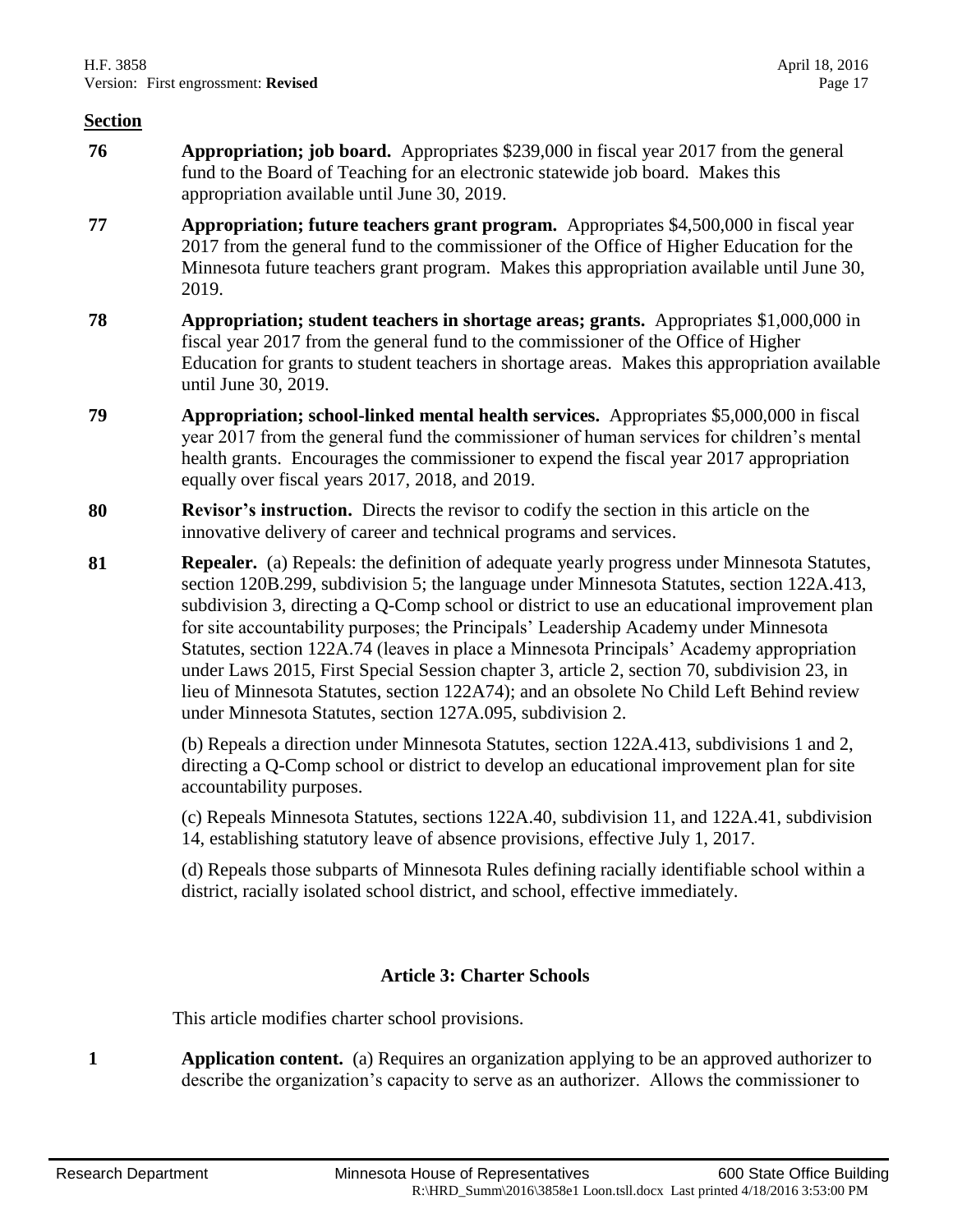use information about specific individuals when approving an authorizer but not when reviewing an authorizer's performance.

(b) Allows a school district authorizer to satisfy the requirements for approval as an authorizer – demonstrating how chartering schools helps the applicant realize its mission and the applicant's capacity to serve as an authorizer – and the requirements governing a conflict of interest, an ongoing evaluation, or continuing education by submitting to the commissioner a written promise to comply with these requirements.

Makes this section effective immediately.

**2 Review by commissioner.** (a) Directs the education commissioner to review an authorizer's performance every five years, subject to paragraphs (b) and (c).

> (b) and (c) Require the commissioner to use appropriate criteria, developed in consultation with stakeholders, to review the authorizer's performance. Require the education commissioner to minimize duplicative reporting to the extent practicable. Direct the commissioner, when reviewing an authorizer's performance, not to (1) fail to credit, (2) withhold points, or (3) otherwise penalize an authorizer for failing to charter additional schools or for the absence of complaints against the authorizer's chartered schools.

Makes this section effective immediately.

- **3 Withdrawal.** Makes a technical correction.
- **4 Contents.** (a) Provides for a pre-operational planning period instead of a pre-operational planning year.

(b) Directs charter schools to design their programs to meet the world's best work force goals.

- **5 Mutual nonrenewal.** Allows a change in charter school authorizers if the governing board of an approved authorizer votes to withdraw as an authorizer for a reason unrelated to the statutory causes for not renewing or terminating a charter school contract. When pursuing a change in authorizers under this subdivision, requires the authorizer that is the party to the charter contract to inform the proposed authorizer about unmet contract outcomes, among other required information.
- **6 Annual public reports.** (b) Requires an authorizer to submit an annual public report to the education commissioner by January 15 for the previous school year ending June 30 that includes at least key indicators of school academic, operational, and financial performance.
- **7 Cash flow adjustment; charter schools.** Removes the 200 maximum pupil limitation on an eligible special education charter school that requests an accelerated cash flow schedule.
- **8 Effective date.** Allows prekindergarten deaf and hard-of-hearing pupils to enroll in a charter school beginning in the 2016-2017 school year and deletes a previously enacted condition allowing such enrollment only if the commissioner determined no added cost would be attributable to the pupil.

Makes this section effective immediately.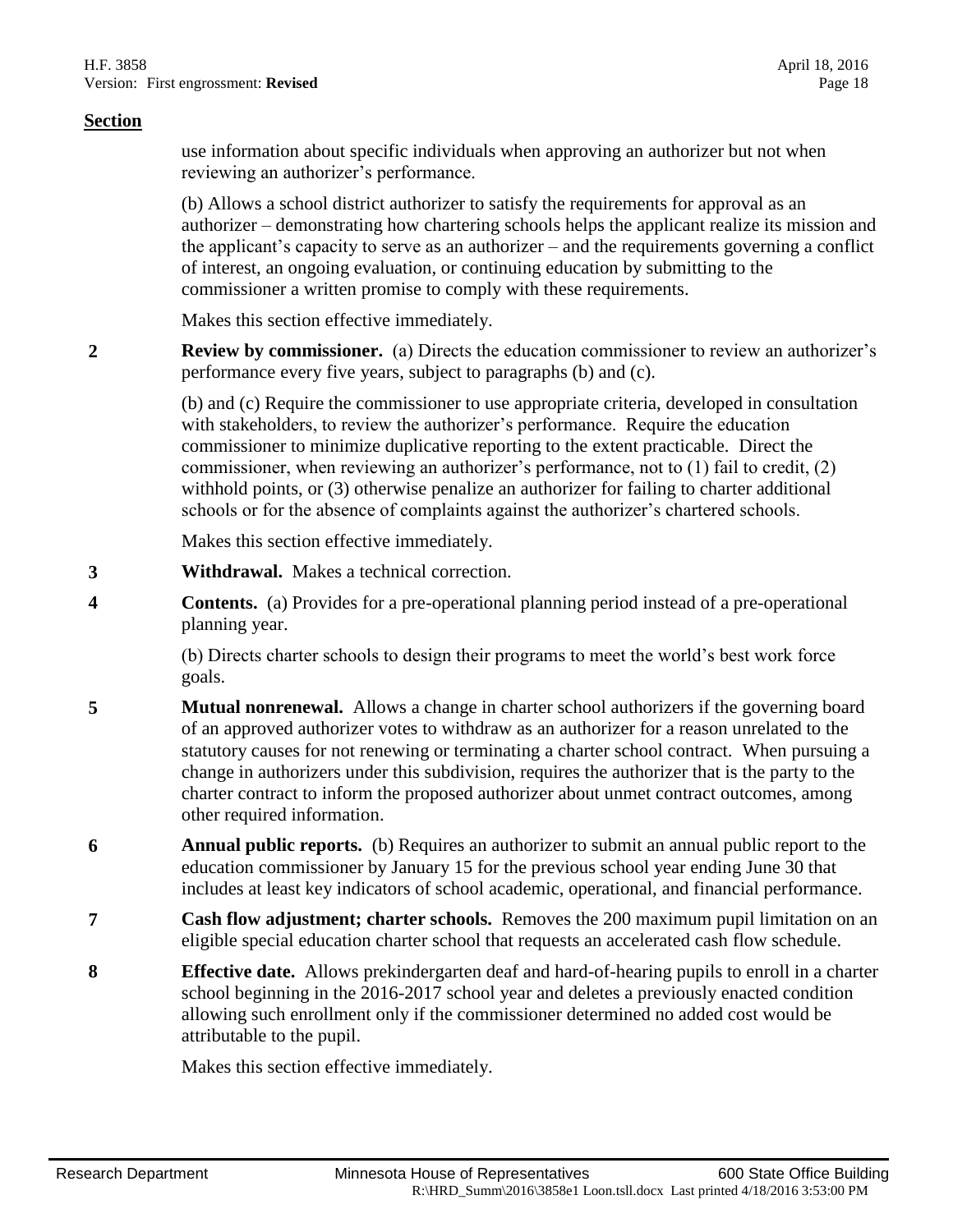## **Article 4: Special Education**

# **Overview**

This article modifies special education procedures and funding.

- **1 Planning for students' successful transition to postsecondary education and employment; personal learning plans.** (e) Indicates that if the individualized education program or standardized written plan of a student with disabilities meets the components of a plan required in this section, no additional transition plan is needed.
- **2 Qualified interpreters.** Strikes a reference to the resource center and substitutes and makes a technical correction to a reference to the state specialist for deaf and hard-of-hearing.
- **3 Eligibility.** Changes a reference from an individual interagency intervention plan to a standardized written plan.
- **4 Individualized education programs.** Indicates that if the individualized education program of a student with disabilities meets the components of a personal learning plan, no additional transition plan is needed.
- **5 Student information systems; transferring records.** (a) Directs districts, beginning July 1, 2018, to contract for a student information system that is Schools Interoperability Framework compliant.

(b) Requires the commissioner of education to certify that MDE's online case management system is compatible with vendor information systems before requiring a district to use an online case management reporting system.

(c) Requires the commissioner to specify whether a compatible compliant system exists and to list vendor systems that meet compatibility criteria.

Makes this section effective immediately.

- **6 Facilitated team meeting.** Makes a technical change to refer to a multiagency team.
- **7 Physical holding or seclusion.** (a) Requires a school, before secluding a student, to review and document in the student's individualized education program whether the student has any known medical or psychological conditions that might recommend against seclusion. Strikes obsolete language.

(b) Directs school districts to provide the education department with data on incidents of seclusion and the students who are secluded. Requires the department to collect and publish the data. Directs the department to contact and provide technical assistance to a school district after reviewing the district's seclusion data. Substitutes references to prone restraints with references to seclusion.

Makes this section effective for the 2016-2017 school year and later.

**8 Prohibitions.** Adds prone restraint to the list of prohibited restrictive procedures.

Makes this section effective immediately.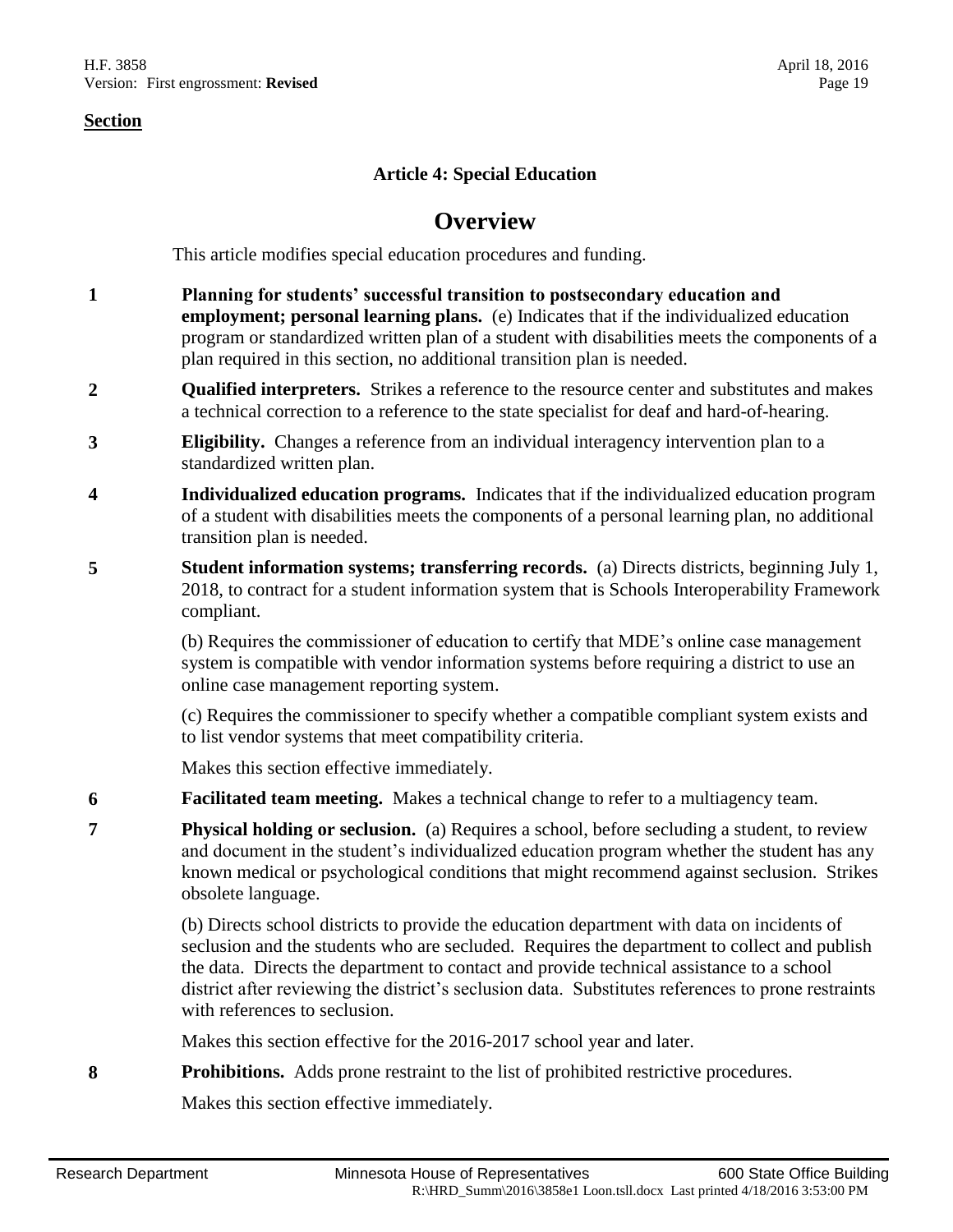- **9 Nonresident tuition rate; other costs.** Clarifies that an intermediate school district or special education cooperative may recover its unreimbursed costs of service to special education pupils, including costs for building leases, debt service levies, and indirect costs in membership fees and nonmember access fees from each student's resident district. Clarifies the definition of general education revenue used to compute the nonresident tuition rate.
- **10 Use of reimbursements.** Requires school districts to reserve third-party revenue and spend the revenue only for the purposes enumerated in this section.
- **11 Advisory committees.** (b) Requires the advisory committees for the deaf and hard-ofhearing and for the blind and visually impaired to each review, approve, and submit a biennial report on eligible children's education outcomes to the education commissioner, the legislature, and the Commission of Deaf, DeafBlind, and Hard-of-Hearing Minnesotans.
- **12 Special education aid.** Requires the Department of Education to include procedures in the Uniform Financial and Reporting Standards (UFARS) system to track third-party billing proceeds at the school building level. Requires third-party billing revenue to be included in the cross-subsidy report and excluded from the calculation of special education excess cost aid.
- **13 Definitions; special education excess cost.** Clarifies the definition of general education revenue used to calculate unreimbursed nonfederal special education expenditures.
- **14 Alternative attendance programs.** Clarifies the definition of general education revenue in order to calculate the unreimbursed cost of providing special education and services.
- **15 Appropriation.** Increases the special education aid appropriation by \$69,000 per year starting in fiscal year 2017 for additional special education aid to allow the Metro Deaf charter school to directly enroll prekindergarten pupils. Adjusts the appropriation for forecast changes.
- **16 Reducing state-generated special education paperwork.** Requires the education commissioner in fiscal year 2017 and in fiscal year 2018 to use existing budgetary resources to remove 25 percent of the state-generated special education paperwork burden on special education teachers.

Makes this section effective immediately.

**17 Appropriation canceled.** Cancels the remaining portion of the fiscal year 2014 appropriation (\$1,686,000) transferred to MN.IT and returns the unspent balance to the state general fund.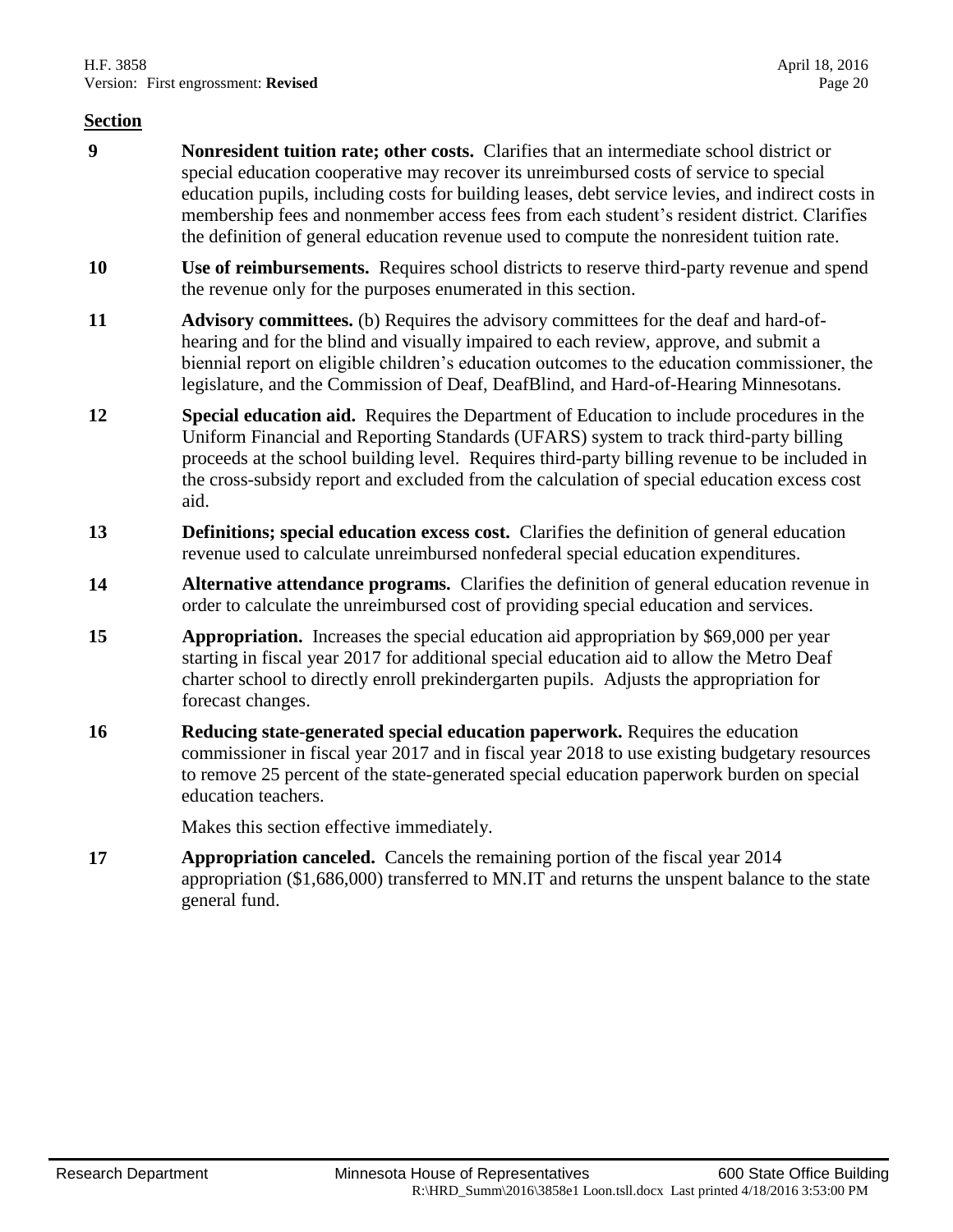## **Article 5: Facilities**

# **Overview**

This article creates a broadband Internet grant program and clarifies the long-term facilities maintenance revenue program.

- **1 Definitions; eligible debt service.** Removes energy loans from the definition of eligible debt service.
- **2 Radon testing.** Clarifies that a school district's costs associated with radon testing should be included in the district's ten-year facility plan and are eligible expenses under the long-term facilities maintenance revenue program (radon testing was previously covered under a district's health and safety program).
- **3 Facilities plan; long-term facilities maintenance revenue program.** Clarifies that a school district's ten-year facilities plan must be updated annually and submitted to the commissioner of education by July 31 of each year.
- **4 Long-term facilities maintenance equalization revenue.** Clarifies the calculation of the portion of a school district's long-term facilities maintenance revenue that is subject to equalization.
- **5 Long-term facilities maintenance equalized levy.** Clarifies that "average tax base per pupil unit" should be calculated using only school district pupil units (and not charter school pupil units) as the denominator.
- **6 Long-term facilities maintenance unequalized levy.** Defines a district's long-term facilities maintenance unequalized levy as the difference between the district's total longterm facilities maintenance revenue and the district's long-term facilities maintenance equalized revenue.
- **7 Long-term facilities maintenance equalized aid.** Defines a school district's long-term facilities maintenance equalized aid as the difference between the district's long-term facilities maintenance equalized revenue and the district's long-term facilities maintenance equalized levy.
- **8 Allowed use for long-term facilities maintenance revenue.** Allows a school district to transfer any long-term facilities maintenance revenue from the general fund (where the program's revenue is currently held) to the district's debt redemption fund to make the principal and interest payments on any bonds issued for long-term facilities maintenance projects.
- **9 Restrictions on long-term facilities maintenance revenue.** Corrects an erroneous cross reference.
- **10 Bonds for building calamities.** Transfers the authority for a school district to issue general obligation bonds to fund a rebuilding project resulting from a building calamity (fire, flood, etc.) from the health and safety revenue program to the long-term facilities maintenance program.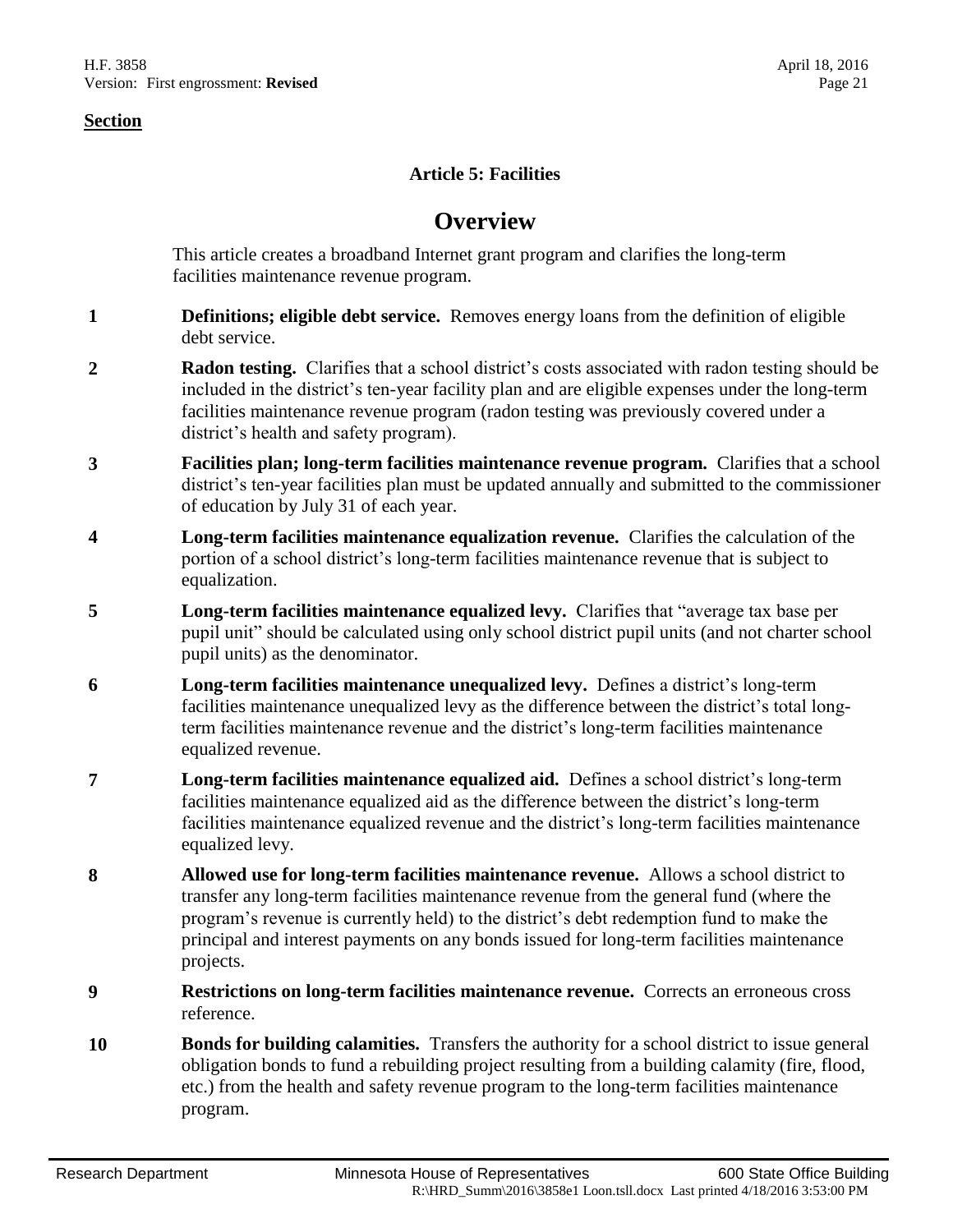- **11 Review and comment.** Specifically exempts long-term facilities maintenance projects that are already included in a district's ten-year plan from the facilities review and comment process.
- **12 Deficits; exemption.** Updates an obsolete reference from the capital expenditure fund (a fund that was eliminated about 20 years ago) to the reserve for operating capital account in the general fund.
- **13 Account transfer for reorganizing districts.** Clarifies that a school district that has reorganized (consolidating or dissolving) is prohibited from transferring funds out of its long-term facilities maintenance account in the general fund.
- **14 Elimination of reserve accounts.** Closes each district's health and safety accounts (as the program is replaced by the long-term facilities maintenance revenue program) as of June 30, 2019, and transfers any balances into the unassigned general fund. Transfers any balance remaining in the alternative facilities account to the long-term facilities maintenance account in the building construction fund as of June 30, 2016.
- **15 Energy conservation.** Eliminates obsolete references to energy conservation loans received prior to March 1, 1998.
- **16 Taconite payment and other reductions.** Replaces obsolete references to health and safety revenue with references to long-term facilities maintenance revenue.
- **17 Required debt service levy.** Clarifies that the required debt service levy does not include amounts necessary for repayment of three types of bonds that have separate revenue authority:
	- (1) long-term facilities maintenance revenue bonds (§ 123B.595);
	- (2) bonds for certain capital equipment (§ 123B.61); and
	- (3) bonds for certain capital facilities (§ 123B.62).
- **18 Early repayment.** Authorizes a school district with an outstanding balance on its maximum effort capital loan to refinance its local bonds and repay to the state an amount equal to the remaining original principal amount that is still outstanding and forgives any accumulated interest on the state maximum effort capital loan.
- **19 Internet broadband expansion; innovative grants.** Creates a matching grant program for school districts seeking to expand student connectivity. Authorizes grants of up to \$100,000 per district for equipment and operating costs, increased to \$200,000 for districts that submit a cooperative application. Requires grant applications to demonstrate that appropriate filtering technology will apply to Wi-Fi hot spots.
- **20 Appropriation.** Appropriates \$7,000,000 for Internet broadband expansion grants. Reserves \$5,000,000 for grants for broadband Wi-Fi hot spots and \$2,000,000 for grants to build broad band capacity.
- **21 Repealer.** Repeals the following:
	- § 123B.60, subd. 2. health and safety revenue pledged for calamity bonds; and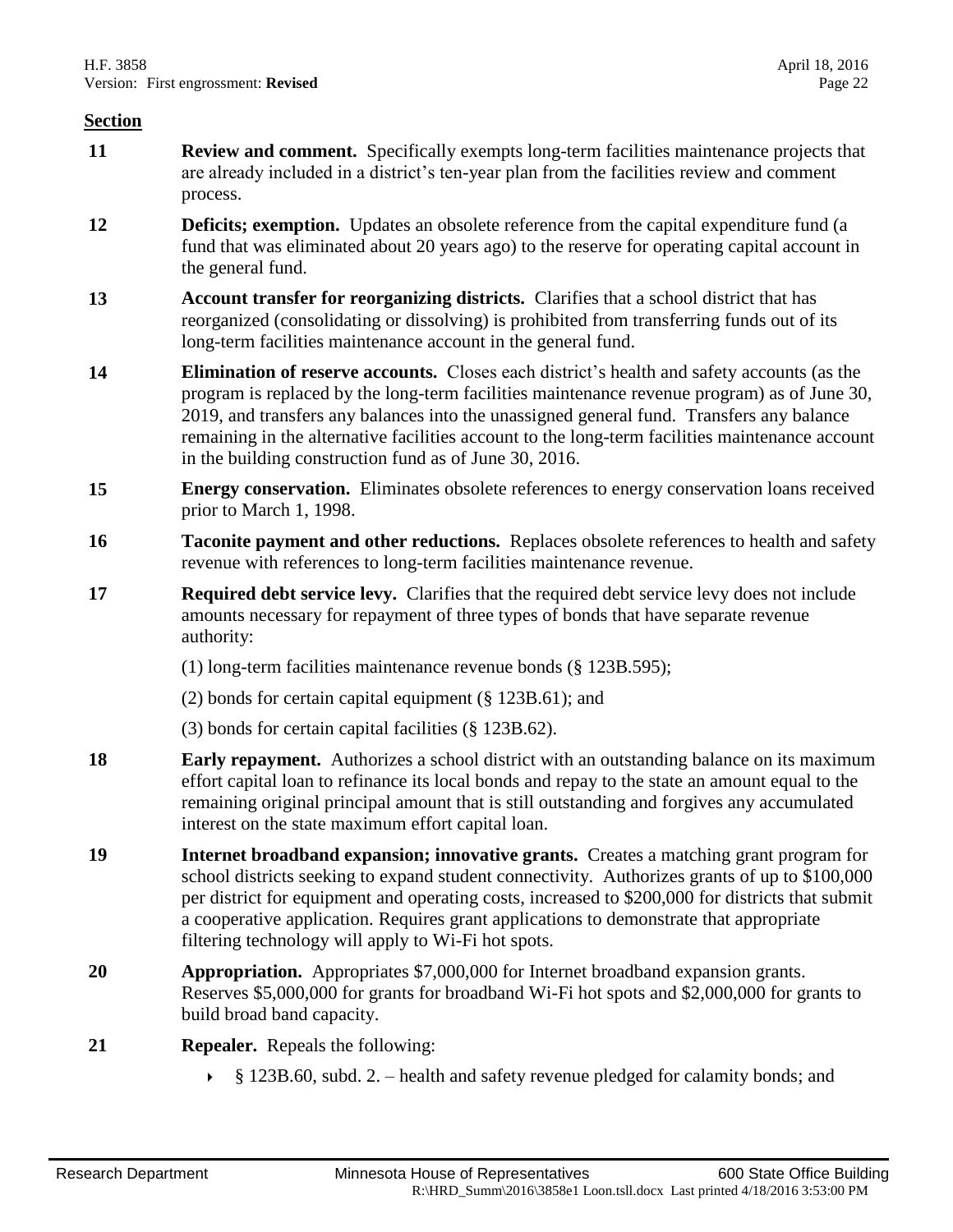§ 123B.79, subds. 2 and 6. – obsolete school fund and account references for technical colleges and certain separation and retirement benefits.

# **Article 6: Early Childhood**

# **Overview**

This article allows school districts to integrate their ECFE and School Readiness programs, modifies the early learning scholarship program, prospectively qualifies charter schools for school readiness aid, and appropriates money for early education programs.

- **1 Early learning program coordination.** Allows a school board to adopt a resolution to create an early learning program that combines its ECFE and School Readiness activities. Requires the school board to receive a report from its ECFE advisory council or community education council before combining the programs. Allows a district with a combined program to place its ECFE and School Readiness revenue into a single account and spend the money on the early learning activities outlined in the board's resolution.
- **2 Establishment and purpose; ECFE program.** Allows ECFE programming to be provided through an integrated ECFE and School Readiness program.
- **3 Separate accounts.** Allows a district's ECFE revenue to be kept in its current reserve account or in a combined reserve account with its School Readiness funding.
- **4 District advisory councils; ECFE.** Requires a school district's ECFE advisory council to assist the board in planning and monitoring an integrated early learning program.
- **5 Use of revenue restricted; ECFE.** Allows a district's ECFE revenue to be used for integrated early learning programs as well as ECFE programs.
- **6 Reserve account; ECFE.** Requires a district's ECFE revenue to be kept in its current reserve account or in a combined early learning reserve account.
- **7 Establishment; purpose; school readiness.** Authorizes a charter school, individually or in cooperation with other charter schools, to establish a school readiness program.
- **8 Application and reporting requirements; school readiness.** Requires a charter school to apply to the commissioner of education for approval of its school readiness program in the same manner as a school district. Clarifies the timelines for both school districts and charter schools to submit their school readiness plans to the commissioner.
- **9 Amount of aid.** Authorizes school readiness aid for charter schools if the statutory aid entitlement for the school readiness program is increased beginning in fiscal year 2018. Bases the school readiness aid for charter schools on the number of kindergarten pupils enrolled in the previous year as there is no measure of resident four-year-old children for charter schools.

Makes this section effective for fiscal year 2018 and later.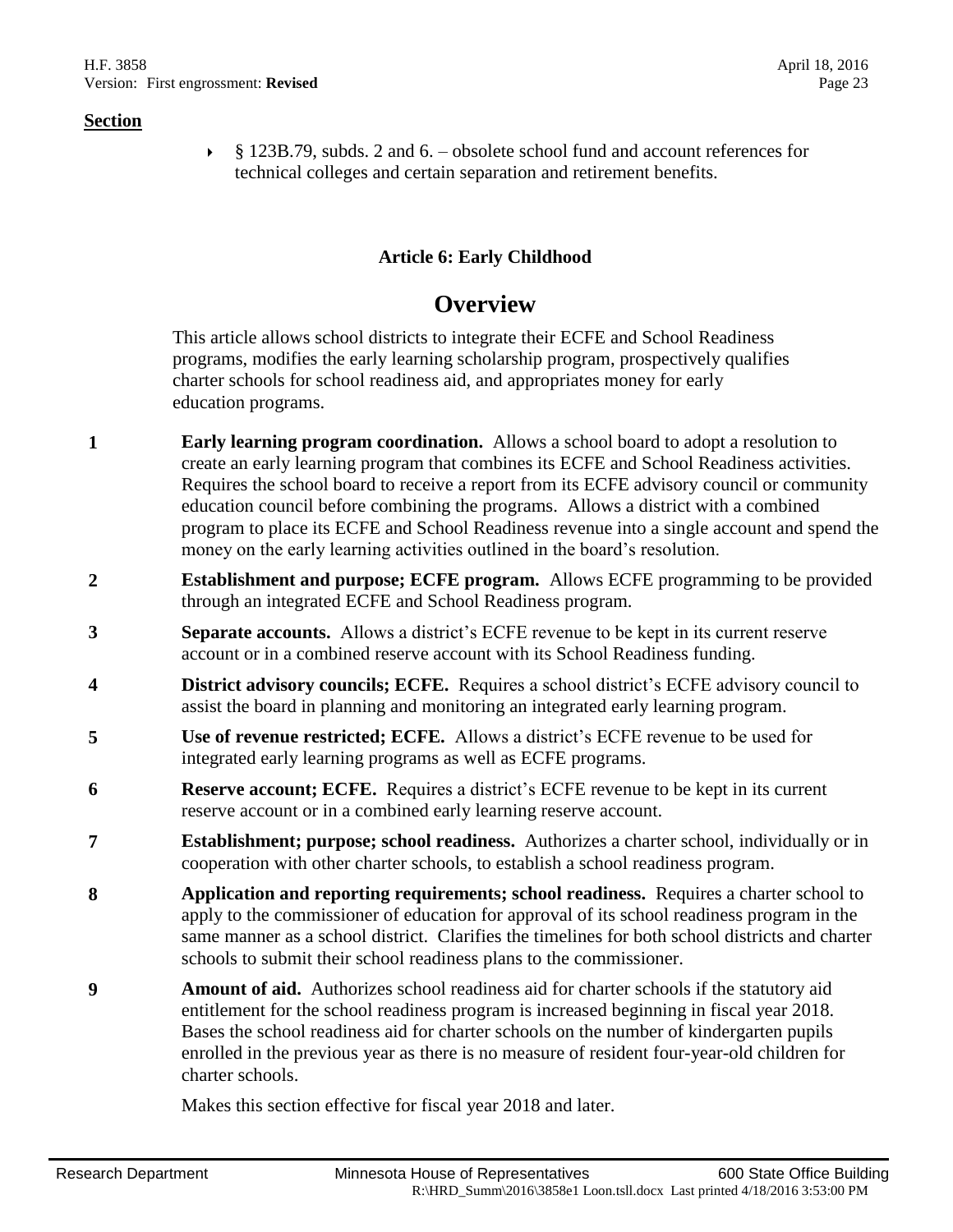- **10 Use of aid; School Readiness.** Allows a school district's School Readiness aid to be used for an integrated early learning program as well for School Readiness programs.
- **11 Reserve account; school readiness.** Requires a district's School Readiness aid to be kept in its current reserve account or in an integrated early learning program account.
- **12 Early learning scholarships.** Grants priority and authorizes early learning scholarships for young children if the child is in foster care or otherwise in need of protective services, or the child's family has experienced homelessness (currently scholarships are generally limited to children who are three or four years of age).

Allows the commissioner of education to award a scholarship in an amount higher than the amount based on the child care market rate survey to a homeless child or a child in foster care or otherwise in need of protective services.

Authorizes a newly opened program to acquire the rating of a partner program if the director of the newly opened program was formerly employed by a three- or four-star rated program and the newly opened program is actively pursuing its own rating.

- **13 Parent-child home program; appropriation.** Increases the appropriation for the parentchild home program by \$2,000,000 for fiscal year 2017. Directs the increase to be used over the next three fiscal years.
- **14 Quality rating system; appropriation.** Increases the appropriation for the Quality Rating and Improvement System by \$2,000,000 for fiscal year 2017 only.
- **15 Report on early childhood program providers.** Requires the Department of Education, in cooperation with the Department of Human Services, to report to the legislature on the demographic characteristics of early childhood program staff, administrators, and board members.
- **16 St. Could Area School District; appropriation.** Appropriates \$430,000 in fiscal year 2017 from the general fund to the commissioner of education for a grant to the St. Cloud Area School District to establish a preschool pilot program directed toward serving low income and English language learners. Allows funds to be used for staff costs, curriculum, equipment, and student transportation. Authorizes the funds to carry forward until expended.

# **Article 7: Self-Sufficiency and Lifelong Learning**

# **Overview**

Clarifies adult basic education program language. Provides additional flexibility and funding for GED tests.

- **1 Program requirements.** Indicates an adult basic education program is for people not subject to compulsory attendance laws.
- **2 Program approval; adult basic education.** Allows an adult basic education consortium to consist of school districts, nonprofit organizations, or both.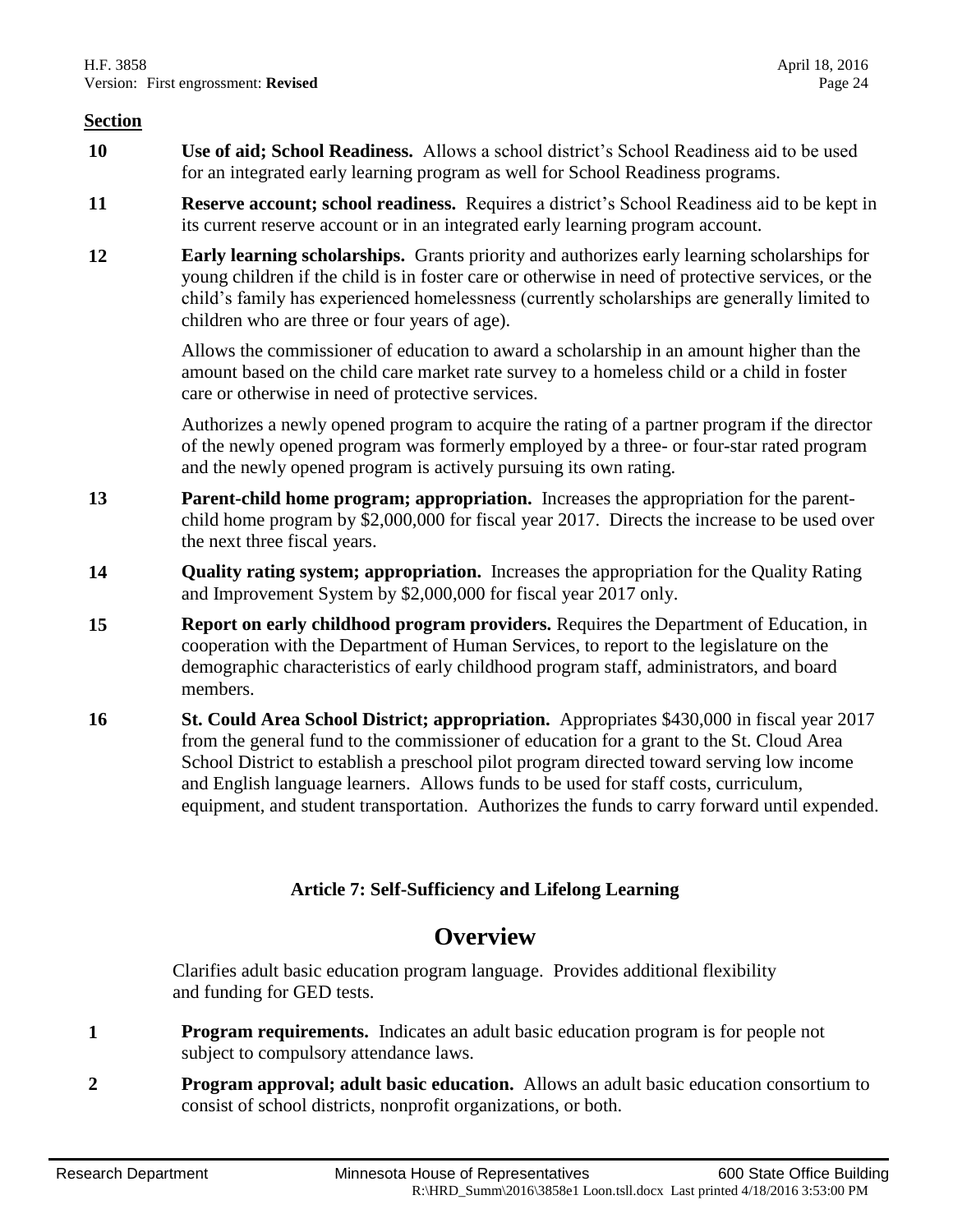- **3 GED test fees.** Authorizes the commissioner to pay 100 percent of the fee charged to an eligible individual for the costs of one full battery of GED tests for fiscal year 2017 only.
- **4 GED tests; appropriation.** Increases the appropriation for the costs of GED tests by \$120,000 for fiscal year 2017 only. Makes \$125,000 the base appropriation for fiscal year 2018 and later.
- **5 Appropriation; adult basic education aid.** Appropriates \$400,000 for fiscal year 2017 only for three adult basic education programs for innovative programming. Allocates the money among the three programs based on the number of students served by each program.

# **Article 8: State Agencies**

# **Overview**

This article modifies the appropriation for MDE, creates a special license fee fund for teachers and administrator licenses, and makes the appropriation to the Board of Teaching and the Board of School Administrators directly from this fund.

- **1 Fees; Board of School Administrators.** Requires Board of School Administrators to deposit all license fees collected from school administrators in the new educator licensure account in the special revenue fund (instead of the state general fund).
- **2 Temporary military license.** Requires the Board of Teaching to deposit any fees received for temporary military licenses in the new account for educator licensure in the special revenue fund (instead of the state general fund).
- **3 Background checks.** Requires any fees for teacher background checks to be deposited in a new account in the special education revenue fund for educator licensure background checks.
- **4 Special revenue fund accounts; educator licensure and background checks.** Creates an educator licensure account in the special revenue fund. Requires all licensure fees paid to MDE, the Board of Teaching, and the Board of School Administrators to be deposited in the fund. Creates a background check account in the special revenue fund and appropriates all money out of the fund to the commissioner of education for payment to the Bureau of Criminal Apprehension for educator background checks.
- **5 Licensure applications.** Requires the fees paid by teacher applicants to be deposited in the new account in the special revenue fund. Clarifies language.
- **6 Licensure via portfolio.** Requires fees paid by teacher applicants for licensure via portfolio to be deposited in the educator licensure account in the special revenue fund.
- **7 Annual appropriation.** Annually appropriates all money from teacher license via portfolio fees to the Board of Teaching.
- **8 Revenue timing; Qcomp.** Clarifies that once a school district is formally approved for Qcomp revenue and receives written notice it is eligible for revenue, the district remains eligible for Qcomp aid as long as the district's plan remains approved.